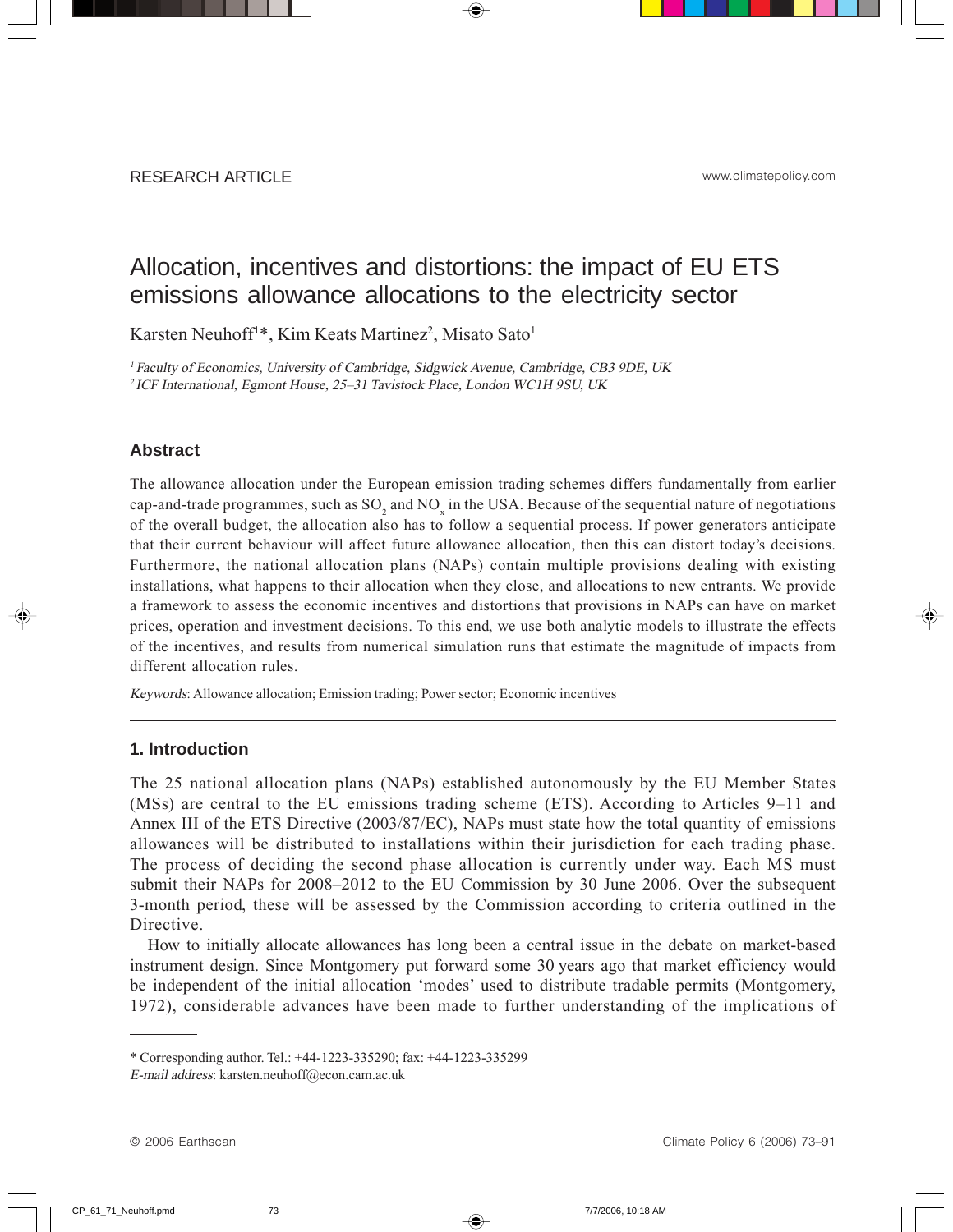allocation to the functioning of an allowance market. Recent literature, primarily discussing allocation in the context of the USA's  $SO_2$  and  $NO_x$  programmes, evaluates different allocation modes using analytical, empirical and comparative approaches (e.g. Ellerman et al., 2000). This literature gives support for the argument that allocation indeed matters: the choice of allocation mode has distributional effects, but also consequences for efficiency and hence the overall costs of emissions abatement (Burtraw et al., 2001, 2002).

However, the EU ETS is a unique undertaking compared with the US programmes on several grounds. Addressing these differences is crucial when applying insights from the existing literature to allocation issues in the EU ETS. Three key differences in particular increase the complexity with the EU ETS. Firstly, the EU emissions trading scheme is by far the largest of its sort. Distributional considerations carry significant weight when giving away assets of such value to private sector agents. At  $CO_2$  prices of  $\in 20/tCO_2$ , the annual value of emissions allowances reaches approximately  $\in$  44 billion.<sup>1</sup> By law, the level of auctioning is likely to remain low.<sup>2</sup> Certain modes of free allowance allocation can create incentives of some significance for rational firms in a competitive market to adjust decisions on operation, investment and closure in order to influence future allocations.

Secondly, in most US programmes, allowances have been allocated at the beginning of the programme, with a clear understanding that no subsequent allocation will take place. In sharp contrast to this 'one-off' allocation, the EU ETS adopts a sequential approach. Allocation plans are decided for one commitment period at a time, with repeated negotiations about the allocation for the following period. Although consistent with the iterative nature of international emission reduction negotiations, this allocation approach can have significant implications for the efficiency of the market compared with a one-off allocation. For example, it creates perverse incentives for  $CO_2$ intensive plants to remain in operation in order to receive free allocations, even if closure or replacement is socially more efficient. In addition, firms might invest in and operate more carbonintensive technologies if they anticipate that future allocations of allowances will be proportional to today's emissions, output or fuel choice. This implies higher overall abatement costs to meet the cap.

Thirdly, further complications are introduced due to the decentralization of allocation (Åhman et al., 2005). Under the current system, where some discretion over NAPs is retained by each MS, we expect that allocation rules will reflect national interests. For example, where the actions of a single MS is expected to have a small impact on the European  $CO_2$  price, national policies may be pursued with the objective of reducing impacts on domestic electricity prices. Pursuing the national objective can, however, have an adverse impact on  $CO_2$  emissions. If many countries set out to minimize electricity prices, increased demand for allowances pushes up prices in the EU ETS, increasing the overall costs of abatement for Europe. High  $CO_2$  prices, moreover, are likely to trigger some emission reductions among other market participants and increase the use of international mechanisms (e.g. CDMs and JI).

The potential complexity of allocation plans has thus reached new heights with the EU ETS. The objective of this article is to draw a clear set of messages to guide future allocations from our detailed analysis of the financial incentives resulting from the allocation process for power generators in liberalized electricity markets. The electricity sector plays a key role in determining the  $CO<sub>2</sub>$ price and ultimately in the success of the overall scheme (electricity represents around 60% of overall emissions regulated under the EU ETS). Insights from this sectoral study also have a useful bearing on other carbon-intensive sectors covered by the scheme.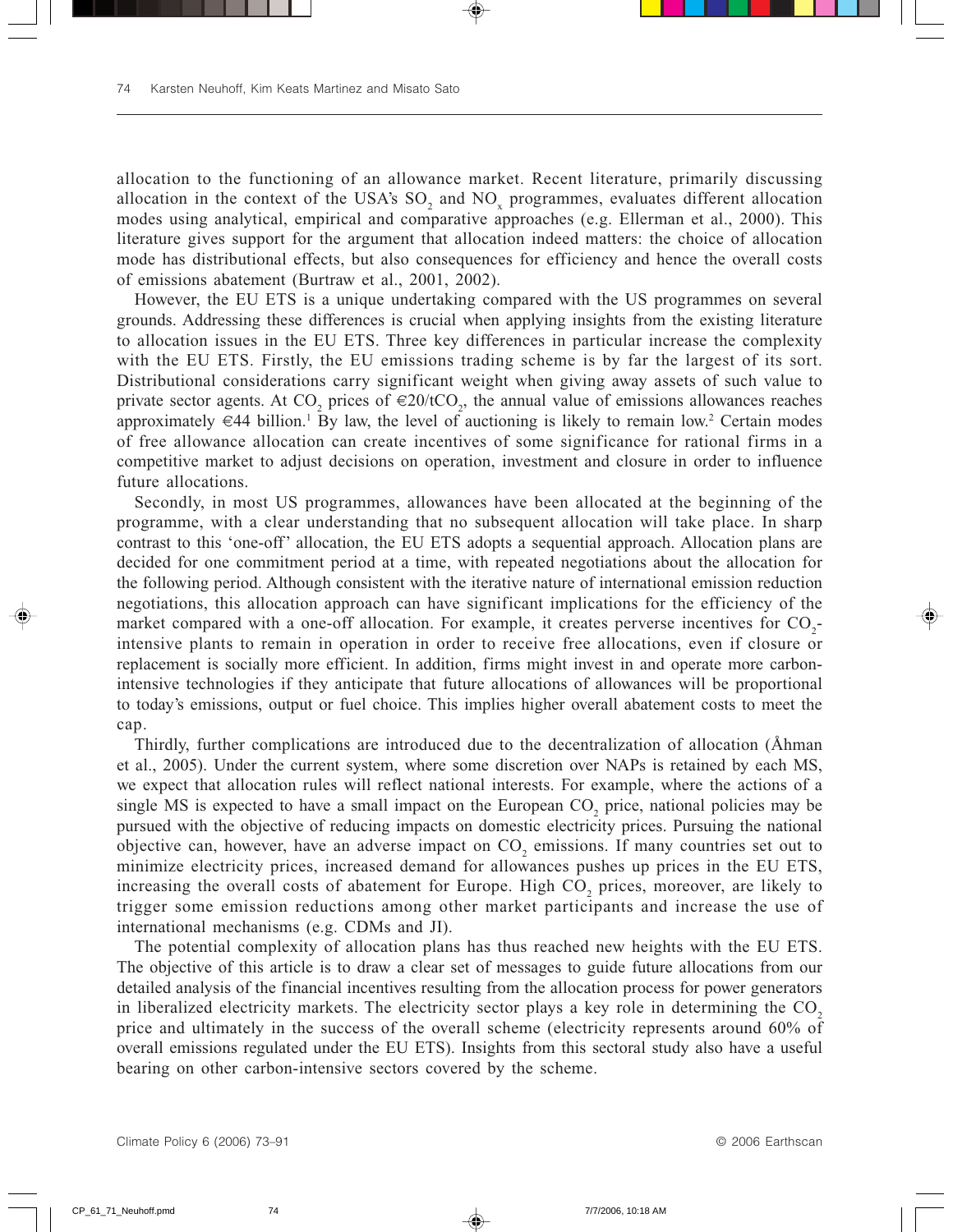In this study, we use both analytic models to illustrate the effects of incentives, and results from numerical simulation runs that estimate the magnitude and the relative impacts of different allocation rules. We do not assess strategic behaviour of generators in the electricity, gas or  $CO_2$  market (e.g. Newbery, 2005) but assume a competitive market. First, power dispatch simulations of Great Britain (England, Wales and Scotland) and all of Europe are solved for the reference baseline – using one-off grandfathering and auctioning allocation methods.<sup>3</sup> The base-case results are compared with results from simulations of alternative allocation scenarios, to demonstrate numerically the extent to which allocation can distort operation, investment, electricity prices and  $CO_2$  emissions.

We do advise caution, because there is some debate as to whether dominant generation companies in some European countries are restrained not by the competition from existing companies or new entrants, but by the threat of triggering regulatory intervention. Such companies can develop prices that mimic the prices of competitive markets. However, the threat of windfall profit taxes, the anticipation of the impact of their current behaviour on the ongoing negotiations about allowance allocation for future periods, or the link to developments in other sectors of energy policy might induce such companies to refrain from adding the opportunity costs of  $CO_2$  prices to the wholesale price level of electricity.

The remainder of this article is structured as follows. In Section 2 we describe the reference case, which mimics the results of an efficient cap-and-trade programme, and then discuss the distortions that result due to allocation to existing power stations. Section 3 deals with new entrants. Section 4 sets out some conclusions.

## **2. Allocation to incumbents**

For the phase I trading period, incumbent firms received allowances based on their historic emissions. Most Member States took some average over a 3–5-year period between 1990 and 2002. For future trading periods, the Member States have to again define NAPs for the ETS.<sup>4</sup> The Commission and various Member States initially announced that current behaviour will not be the basis for future allocations. It is, however, difficult for governments to commit to not redefining allocation methods and base periods in future. It is likely that the base period will be adjusted over time to reflect changes in the distribution of plants over time. It is, for example, difficult to envisage that in phase II a government will decide to allocate allowances to a power plant that closed down in phase I. This suggests that some element of 'updating' of allocation plans cannot be avoided if such plans are made sequentially.

A consistent methodology of allocating allowances is therefore likely to make allocation contingent on the past activities of a plant. We show that such contingent allocation has detrimental impacts on the efficiency of emissions trading, which vary with the specific allocation methodology. The incentives that the allocation methodology creates for the separation of power plants has been extensively discussed (Bernard et al., 2001; Palmer and Burtraw, 2003, 2004; Entec and NERA, 2005; Keats and Neuhoff, 2005). This section extends this discussion by addressing issues specific to the EU ETS.

## 2.1. The 'updating dilemma'

We begin by presenting a theoretical framework for evaluating the impact of updating before moving on to quantify its impacts. To illustrate the effect of updating, consider a generation system with various technologies. In our auction base case, as the  $CO_2$  price increases, the generation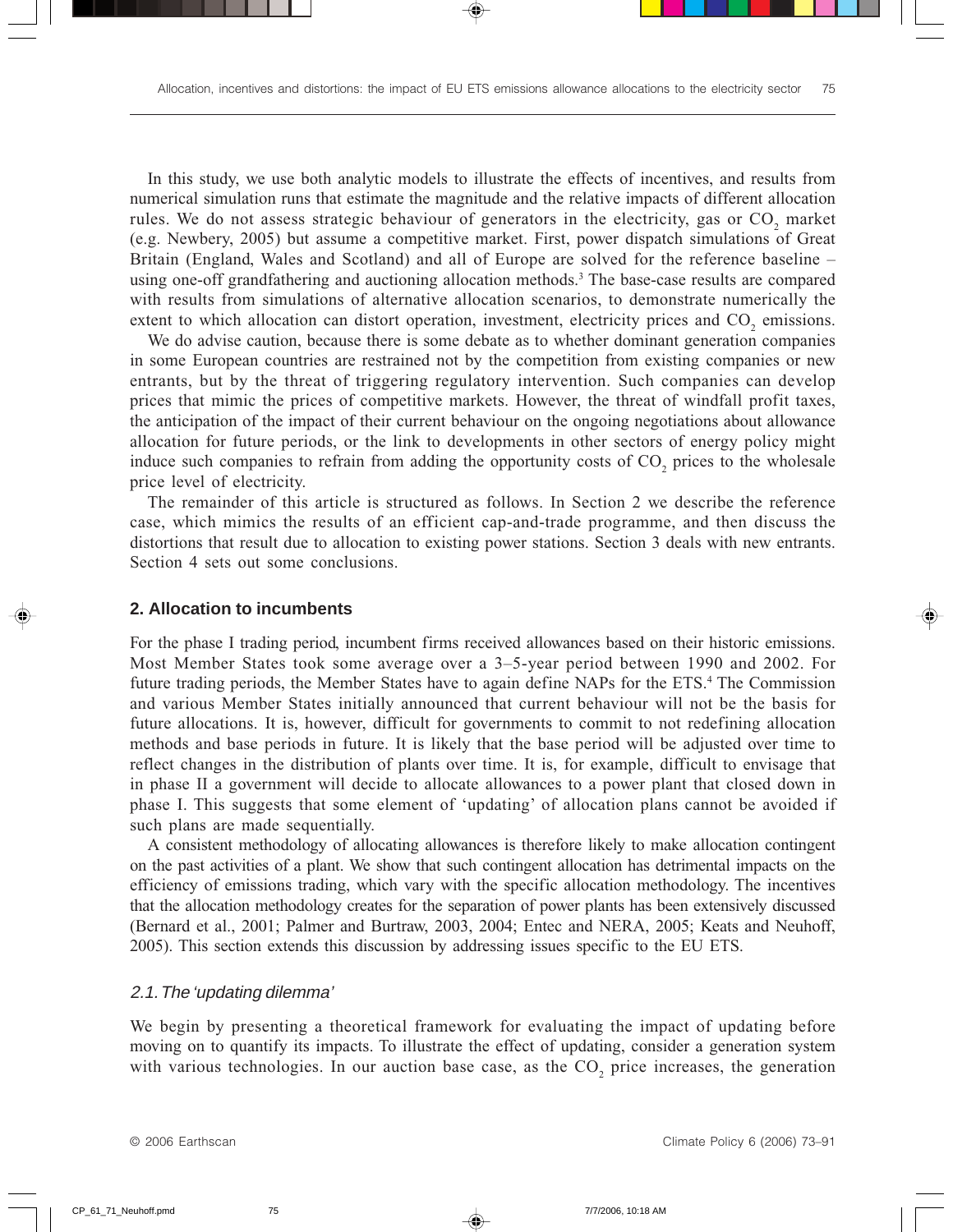

Figure 1. Impact of updating on marginal abatement cost curve.

portfolio will shift towards less carbon-intensive power generation. The track of the relationship between  $CO_2$  price and resulting  $CO_2$  emissions is referred to as the marginal abatement cost curve (MACC), as shown in Figure 1. With updating, the emitter receives some future allowances with today's emissions. The value of this future allocation will drive a wedge (indicated by the area labelled 'future value') between the market price of  $CO_2$  allowances and the polluter's internal opportunity cost. This can be represented as an upward shift of the MACC. The  $CO<sub>2</sub>$ market price must therefore rise to ensure that the  $CO<sub>2</sub>$  budget is not violated (see Boeringer and Lange, 2005).

From the perspective of one country, using policies that promise updating is a tempting option. Emissions from the country will have little effect on the ETS price. Yet, by adding future value, updating essentially provides an output subsidy that reduces the variable cost of the economic activity. Thus national efforts to reduce economic activity, and hence  $CO_2$  emissions, are reduced. Updating can therefore have adverse effects on emission levels, for example, by biasing investments in carbon-intensive technologies (e.g. coal). Moreover, if the demand for electricity is price-elastic, any resulting drop in electricity prices (Harrison and Radov, 2002) could trigger higher electricity consumption that induces additional production, with additional  $CO_2$  emissions.

This approach will also have consequences on neighbouring jurisdictions. Figure 2 illustrates a case with two countries. Each country is characterized by a marginal abatement cost curve and emission budget. The right-hand side of Figure 2 illustrates that with international trade the individual marginal abatement cost curves and the budgets are added, and obviously the same equilibrium price X results.

If one country, say Country B, employs updating, then a wedge is created between  $CO_2$  price and opportunity costs of  $CO_2$  emissions. As companies' opportunity costs of reducing  $CO_2$  emissions are not affected, the MACC has to shift upwards. When we allow trading of allowances between the two countries, the joint MACC also shifts upwards. The market now clears at the new equilibrium Y with higher  $CO_2$  prices. How this joint equilibrium is reflected in national output choices can be seen by moving along the dashed line from point Y to the left. The resulting  $CO_2$  price in Country A is higher and the country will implement additional CO<sub>2</sub> emission reductions equal to  $E_A^{-1} - E_A^{-2}$ . The  $CO_2$  prices will also be higher in Country B, but as the MACC has been shifted up even further, the country increases its emissions of CO<sub>2</sub> by  $E_B^2 - E_B^1$ . The global budget ensures that the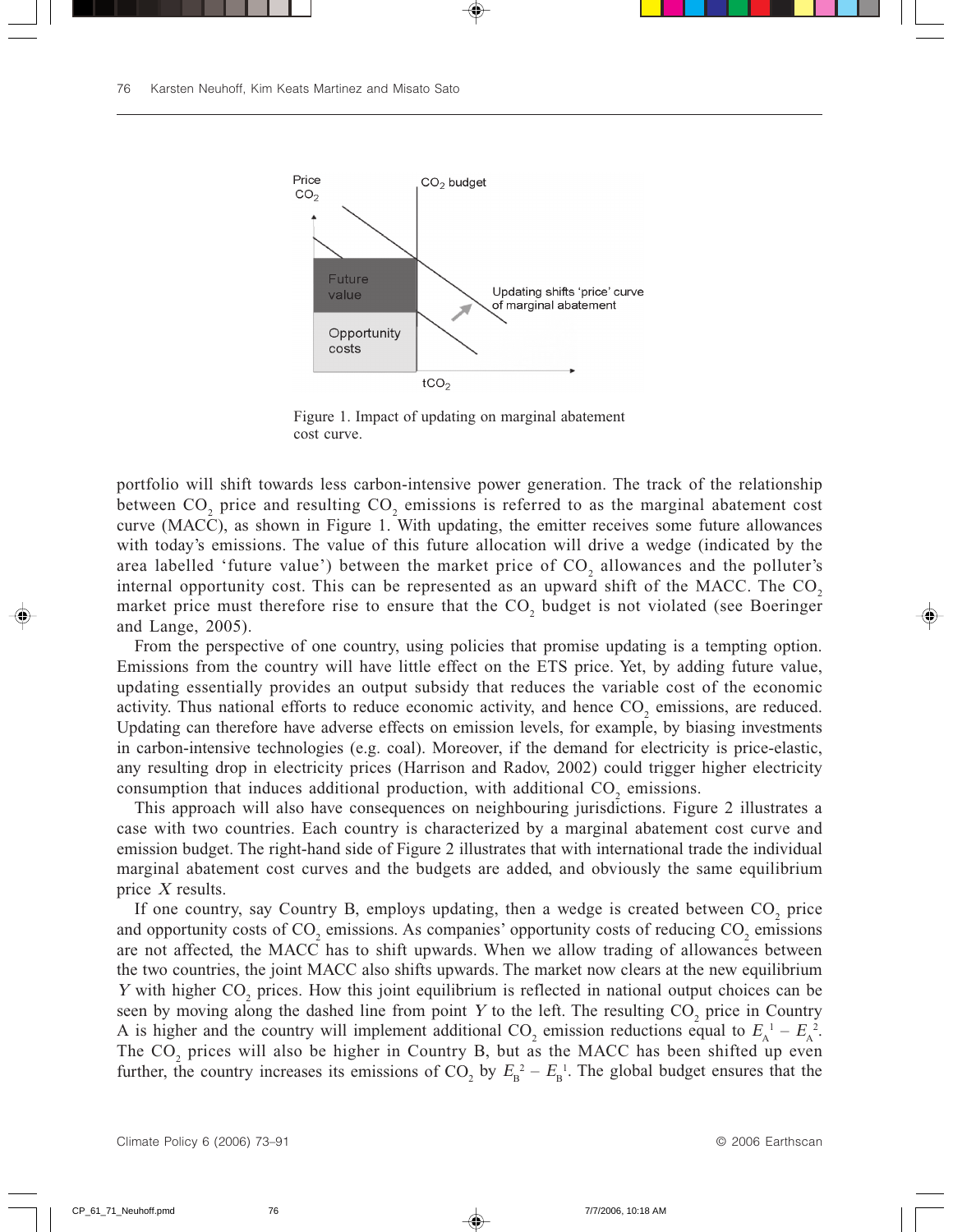

Figure 2. Impact of updating in a two-country emission trading system.

total emission reductions are not affected. Comparing the shaded areas under the MACCs, it is clear that savings made in Country B are outweighed by the additional abatement costs incurred by Country A.

One might argue that Country B or its companies 'pay' for these additional abatement efforts of Country A. However, in the process, Country B introduces a wedge, reducing the marginal opportunity costs for its industry and consumers at the expense of a higher 'international'  $CO<sub>2</sub>$ price and thus higher marginal opportunity costs for industry and consumers in other countries covered by the ETS. This might be referred to as 'free-riding' on others' emissions reductions.

Åhman et al. (2005) recognize that individual Member States' decisions on NAPs affect the overall efficiency of the system, and also that a strong EU approval process of NAPs is required to limit distortions from heterogeneity of NAPs. In addition, the application of updating is not limited to cross-border distortions. Similar arguments can be made about allocation procedures that differ across sectors (see Keats Martinez and Neuhoff, 2005).

Acknowledging the problems associated with defining future allocations as a function of output levels in the past, some governments have declared that they will not allow the use of updating. Such an announcement's credibility can be enhanced if accompanied by a clear outline of the allocations approach in future trading periods.

#### 2.2. Quantifying impacts

## 2.2.1. Base case: auctioning or one-off grandfathering

Various studies have modelled the impact of  $CO_2$  allowances on the European power sector (see, for example, Sijm et al., this issue). To quantify the impact of  $CO_2$  allowances on both the GB and the EU power sector, we use ICF International's Integrated Planning Model® (IPM). This is a linear programming model that selects generating and investment options to meet overall electricity demand today and on an ongoing and forward looking basis over the chosen planning horizon at minimum cost. For the GB simulations, England, Wales and Scotland are treated as an island with no electrical interconnection to its neighbours. In the European simulations, IPM is designed to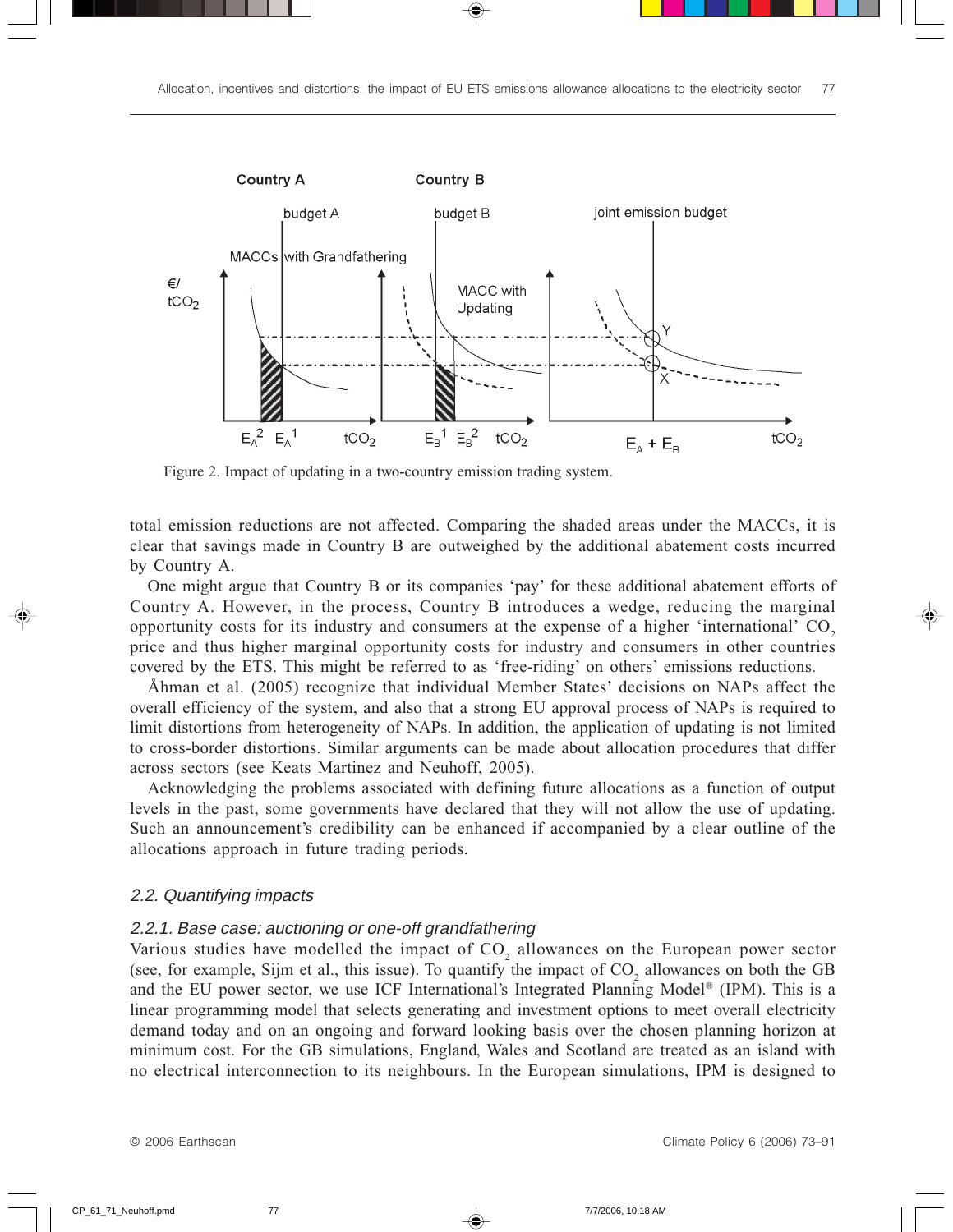

Figure 3.  $CO_2$  emissions and baseload price with auctioning base case (GB only). Note:  $CO_2$ prices fixed at  $\in 20/\text{tCO}_2$ .

replicate the operations of the interconnected European power system, using an accurate engineering representation of power plants, transmission links and fuel supply options.

In order to calculate the distortions induced by the NAPs, we have to define a reference or base case. In our base case we assume that all allowances are auctioned. This base case creates the same investment, operation and closure decisions as a one-off allocation of free allowances.<sup>5</sup> The 'only' difference between auctioning and one-off allocation allowances are the rents transferred from government to historic emitters. In this article we do not discuss the mix of auctioning and free allocation required to compensate power companies for the effect of the CO<sub>2</sub> emission trading scheme (see Keats Martinez and Neuhoff, 2005). This does not apply to companies in regulated market environments or in situations where companies are exposed to regulatory threats, e.g. windfall profit taxes. In the extreme case of pure auctions, companies will face the full costs and can pass these on. With complete free allocation there is little impact on their average costs and thus on prices (Burtraw et al., 2005). Results for the auctioning case and the no- $CO<sub>2</sub>$  case are shown in Figure 3.

#### 2.2.2. Updating with an output-based uniform benchmark

To update allocation, governments may consider using benchmarks. How does the choice of benchmark impact electricity prices and  $CO_2$  emissions? We start by quantifying the impacts of the simplest form of updating: using an output-based uniform benchmark (OB UB). In this case, the allocation in the following compliance period is equal to the product of the benchmark and electricity production in the preceding compliance period (Palmer and Burtraw, 2004). To avoid distortions between any sources of power generation, the uniform benchmark also envisages the allocation of  $CO_2$  allowances to low-carbon technologies such as wind, hydro, solar or nuclear.

The simulation results for GB presented in this section assume that all power stations receive, for free, an allowance of  $0.35 \text{ tCO}_2$  per MWh electricity produced in the preceding compliance period. This benchmark is phased out linearly so that by 2023 no further allocation is received. In the model it is also assumed that GB is small relative to the European market, such that even with changing GB emissions, the CO<sub>2</sub> price stays at  $\epsilon$ 20/tCO<sub>2</sub>. The simulation results in Figure 4 show that the electricity price increases, but by far less than in the auction case.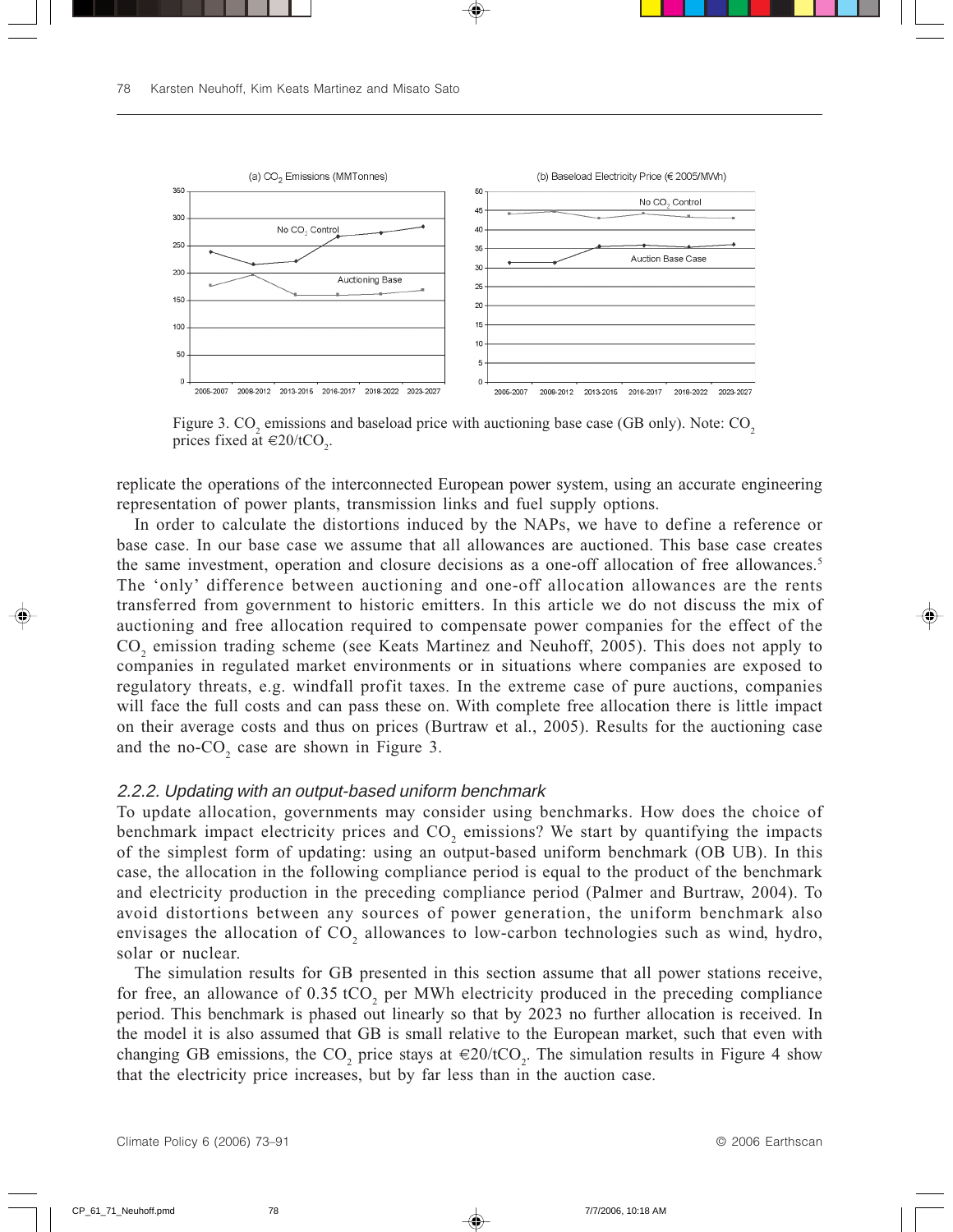

Figure 4.  $CO_2$  emissions and baseload price with updating using an output-based uniform benchmark (GB only,  $\in 20$ /tCO<sub>2</sub>).

Figure 4 also shows that the impact on  $CO_2$  emissions was very small when compared to the auction case. While lowering electricity prices, updating using an output-based uniform benchmark does not result in any significant increase in  $CO_2$  emissions. The benefits of future allocation reduced the production costs of operation, resulting in a reduction in prices without affecting the dispatch order. Output-based updating therefore acts as a production subsidy (Fisher, 2001).

This, however, may not be the whole story. For modelling purposes we assumed that demand is exogenous. In reality electricity demand is price-elastic in the mid- and long term, when higher prices induce more energy-efficient investment. Hence we expect electricity demand to increase with the output-based updating. To meet this additional demand, more generation is required, resulting in higher  $CO<sub>2</sub>$  emissions.

For modelling purposes we also assumed that a fixed  $CO_2$  price does not constrain  $CO_2$  emissions. However, if updating increases  $CO_2$  emissions on a European scale, then allowance prices will appreciate, and this in turn will compensate for (some) of the previous electricity price reductions.

#### 2.2.3. Updating with an output-based fuel-specific benchmark

As basing phase II allocation on activities in phase I was discouraged by the EU Directive, some Member States update allocations using output-based fuel-specific benchmarks (FSB), where the benchmark is set higher for coal-fired plants than for gas-fired plants. Here, we assess the impact of this alternative updating method and compare with the output-based uniform benchmark approach.

In our model, gas-fired plants receive  $0.35$  tCO<sub>2</sub> and the coal-fired power stations receive 0.75 tCO<sub>2</sub> per MWh generated in the preceding compliance period.<sup>6</sup> The results for our GB simulation are shown in Figure 5. The fuel-specific updating scenario leads to higher  $CO_2$  emissions, and electricity prices are lower because of the output subsidy, but  $CO_2$  emissions are significantly above the auctioning case.

### 2.2.4. Updating in an international context

To test the net impact that updating can have on the efficiency of the EU ETS as a whole, we simulate four scenarios for all countries in Europe. The IPM treats the electricity dispatch system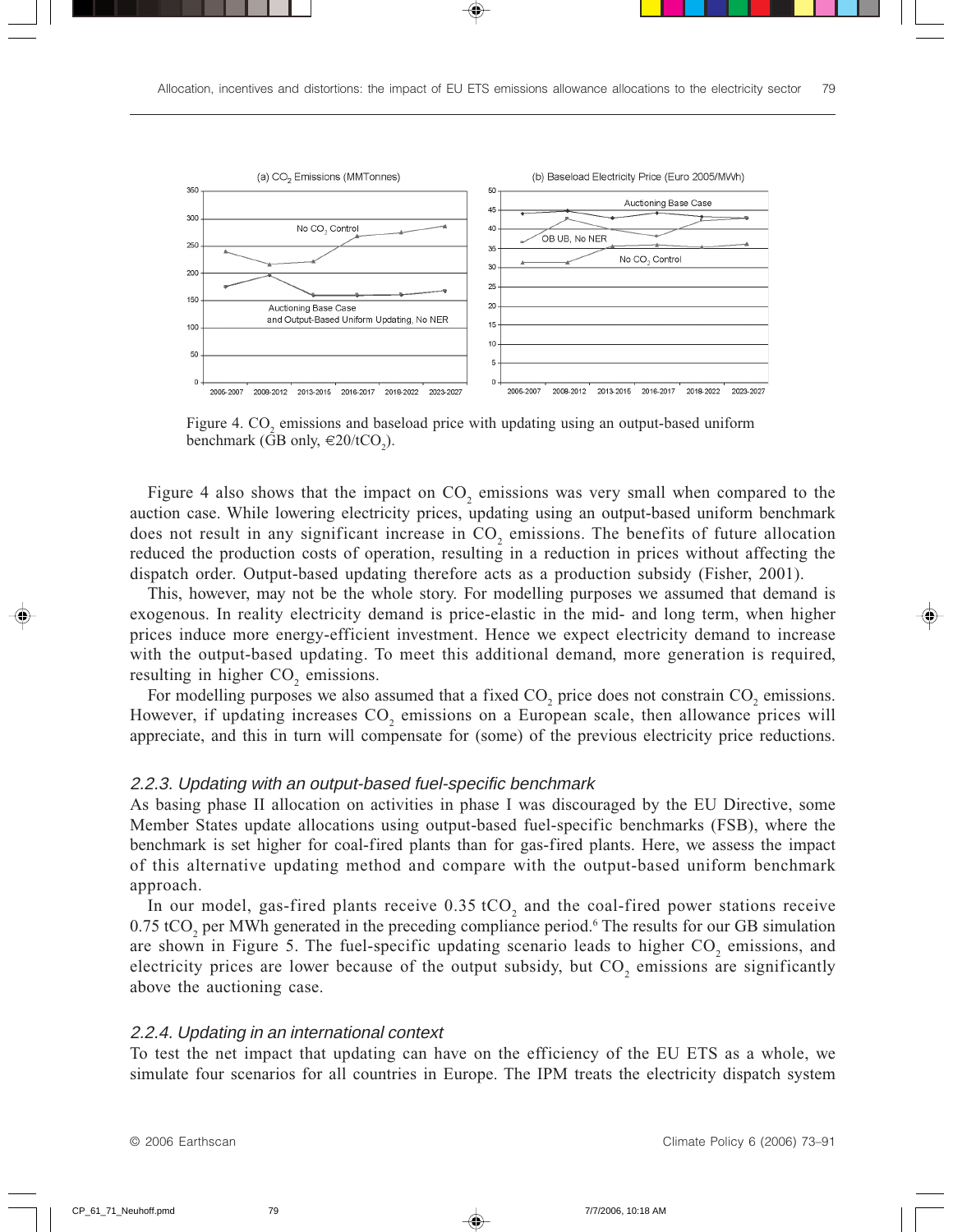

Figure 5.  $CO_2$  emissions and baseload price with updating using an output-based fuel-specific benchmark (GB only,  $20 \in / tCO_2$ ).

as a system of integrated and interconnected markets. It assumes that the competitive market allows for the optimal operation decisions of power stations across multiple jurisdictions. The first scenario defines the business-as-usual case ('No-CO<sub>2</sub> control'), and the second simulates a situation where all European countries use allocation by auctioning and a price of  $\in 20/1CO_2$ . For the final two cases, we apply different allocation methodologies to the UK, Germany and The Netherlands: first an output-based uniform benchmark, and then a fuel-specific benchmark. All other European countries continue to auction allowances. The impact of updating in these three countries on CO<sub>2</sub> emissions is reported for 2008–2012 in Figure 6.

On an overall European scale, the results show that updating using an output-based uniform benchmark in the UK, Germany and The Netherlands has a smaller impact on emissions than



Figure 6.  $CO_2$  Emissions with base case, updating using output-based uniform benchmark and output-based fuel-specific benchmark for Europe (EU23+10), England and Wales, Germany and The Netherlands ( $20 \in / tCO_2$ , 2008–2012 only).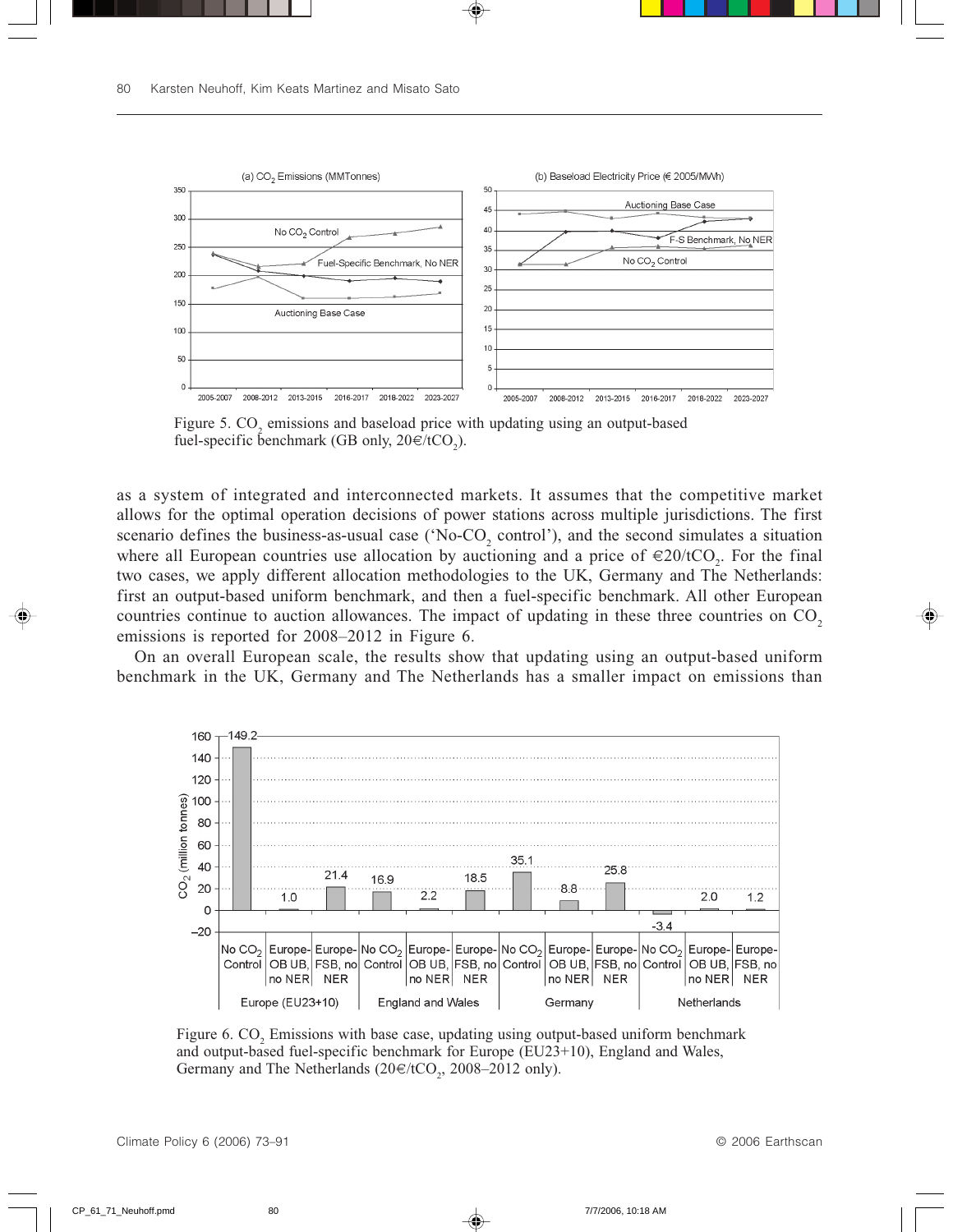using an output-based fuel-specific benchmark in the same three countries. The  $No-CO_2$  control case results in the highest emissions. Emissions were lowest with all countries adopting the auctioning approach.

Comparing the impact of different allocation procedures for the three individual countries, we observe a similar behaviour in Germany and England & Wales. Distortions in the allocation process mean that  $CO_2$  emissions increase from the auction to the output-based uniform benchmark case and then again to the output-based fuel-specific benchmark case. Emissions are highest in the No- $CO<sub>2</sub>$  control case. The Netherlands proved a special case, with emissions in the BAU case lying below the auction case. Two explanations underlie these results: first, the large proportion of gasfired plants makes The Netherlands a preferred country for electricity generation under emissions trading; second, the high level of interconnection with neighbouring countries allows trade to utilize this opportunity.

These numerical simulations provide a useful insight into the magnitude of distortions induced by allocation to the power sector. Since the  $CO_2$  emissions cap for Europe is fixed, high  $CO_2$ emissions projections imply increased scarcity and allowance prices. This could induce an increased flow of allowances through the flexible mechanisms of the Kyoto Protocol, including the clean development mechanism (CDM) and joint implementation (JI). The extent to which  $CO_2$  prices would have to adjust to achieve the same level of European-wide emissions is a question requiring further research.

## 2.3. Closure rules: the impact of 'contingent allocation'

With a one-off allocation, the ownership of the allowances remains unaffected by closure of the power station. If the continued operation of a plant is no longer profitable, then owners can sell the allowances and close the plant.

Closure decisions are distorted if the allocation of allowances is contingent on the activity level of a plant. Plant owners will retain plants on the system and continue operation at minimum-run conditions in order to receive allowances in the next trading period.<sup>7</sup>

In addition, most countries, with the exception of Sweden and The Netherlands, explicitly include closure rules within their NAPs. For example, in Germany, entities that close down operations (defined as emitting less than 10% of its average annual baseline emissions) will not receive allowances from the following year. Such formal closure rules further discourage the closure of inefficient plants within a trading period, as allocation essentially becomes a subsidy for continued production (Åhman et al., 2005).

These closure rules have two consequences for the power system. First, with more plants staying on the system, there is more electricity supply and therefore prices can initially be reduced. Secondly, as inefficient old plants are artificially retained on the system, investment in more efficient new plants is delayed. This increases power prices and  $CO_2$  emissions.

We quantify the impact of the implicit closure rules for the Great Britain electricity system: if a power plant closes, it does not receive any allocation in the following compliance period. Table 1 lists the initial annual allocation of allowances to the different technologies. We assume that this is the allowance allocation for the period 2005–2008 and will be linearly phased out until 2028. We again fix the CO<sub>2</sub> price at  $\in 20/\text{tCO}_2$ .

Comparing results for the cases where allocation of allowances is contingent on plant existence during the 3–5-year allocation period with the base case (auction or one-off grandfathering), the

© 2006 Earthscan Climate Policy 6 (2006) 73–91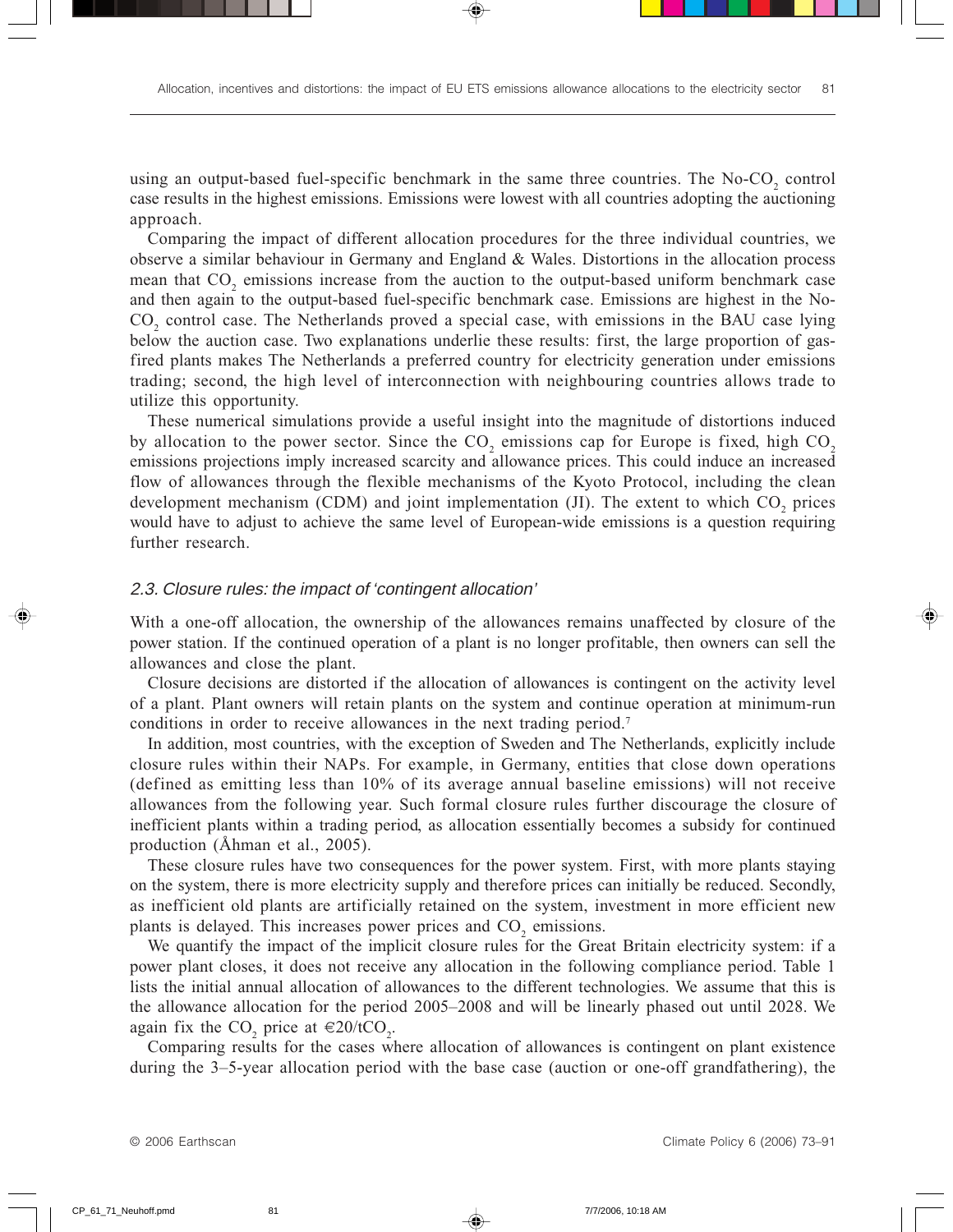|                                            | Initial allocation (tCO <sub>2</sub> /MW/year) |
|--------------------------------------------|------------------------------------------------|
| CCGT (combined-cycle gas turbine)          | 1893                                           |
| OCGT (open-cycle gas turbine)              | 473                                            |
| Hydro (pumped storage or pondage hydro)    | $\theta$                                       |
| Diesel generator                           | 947                                            |
| Nuclear                                    | $\theta$                                       |
| Renewables                                 | $\theta$                                       |
| Conventional coal boiler                   | 2840                                           |
| Conventional steam turbine (burning fossil | 1420                                           |
| fuel other than coal)                      |                                                |

| Table 1. Assumed initial allocation to incumbents for period 2005–2007 |  |  |
|------------------------------------------------------------------------|--|--|
|------------------------------------------------------------------------|--|--|

number of retirements of plants falls. With no  $CO_2$  constraint, only 0.4 GW of capacity was retired for economic reasons. In the auction case, 7.1 GW of capacity is retired by 2015 and 14.2 GW by 2022. In contrast, free allocation to existing plants reduces cumulative retirements to 2.5 GW and 7.2 GW over the same periods. This reduces the investment in new lower-carbon plant. For our parameter choice, we did not observe strong effects of contingent allocation on  $CO_2$  emissions. Power prices are slightly lower in the contingent allocation case. As the scenario analysis for new entrant allocation in Section 3 illustrates, such results can drastically change with small changes to the choices of parameter.

## 2.5. Summary of allocation to existing facilities

The allocation procedures applied by NAPs combine various aspects discussed in this section. Table 2 illustrates and summarizes the transition from an efficient allocation based on auction (or one-off grandfathering) to the various dimensions of distortions that are created by the iterative grandfathering approach using a moving baseline in current NAPs.

The economically efficient allocation methods are auctions or a one-off free allocation of allowances. The first set of impacts will result if allowances are only allocated in the future, if the power stations are operational today. The value of future allocations delays closure of plants beyond their socially efficient lifespan. This effect is reinforced if the amount of allocation increases with the  $CO_2$  intensity of the technology. With such technology-specific allocation, more CO<sub>2</sub>-intensive technologies receive additional encouragement to stay operational, further delaying the shift towards less  $CO_2$ -intensive power stations.

The second set of impacts follows, if the amount of future allocations is related to current electricity production. A uniform benchmark would not create distortions between the operation of different technologies. In our model, the output-based uniform updating resulted in lower electricity prices. We did not look at the impact on electricity demand and implied changes in  $CO_2$  emissions. Outputbased updating also implements a closure condition – only power stations that produce will receive allowances in the future. Thus it creates some distortions as discussed above. Many of the discussions about output-based benchmarks assumed that these benchmarks are fuel- or technology-specific. Updating based on such benchmarks does create strong distortions in the operation and can create significant increases in  $CO<sub>2</sub>$  emissions.

Reality can offer even more distortions. The allocation of  $CO_2$  allowances in phase I of the EU ETS was based on baseline  $CO_2$  emissions, and the current discussions surrounding phase II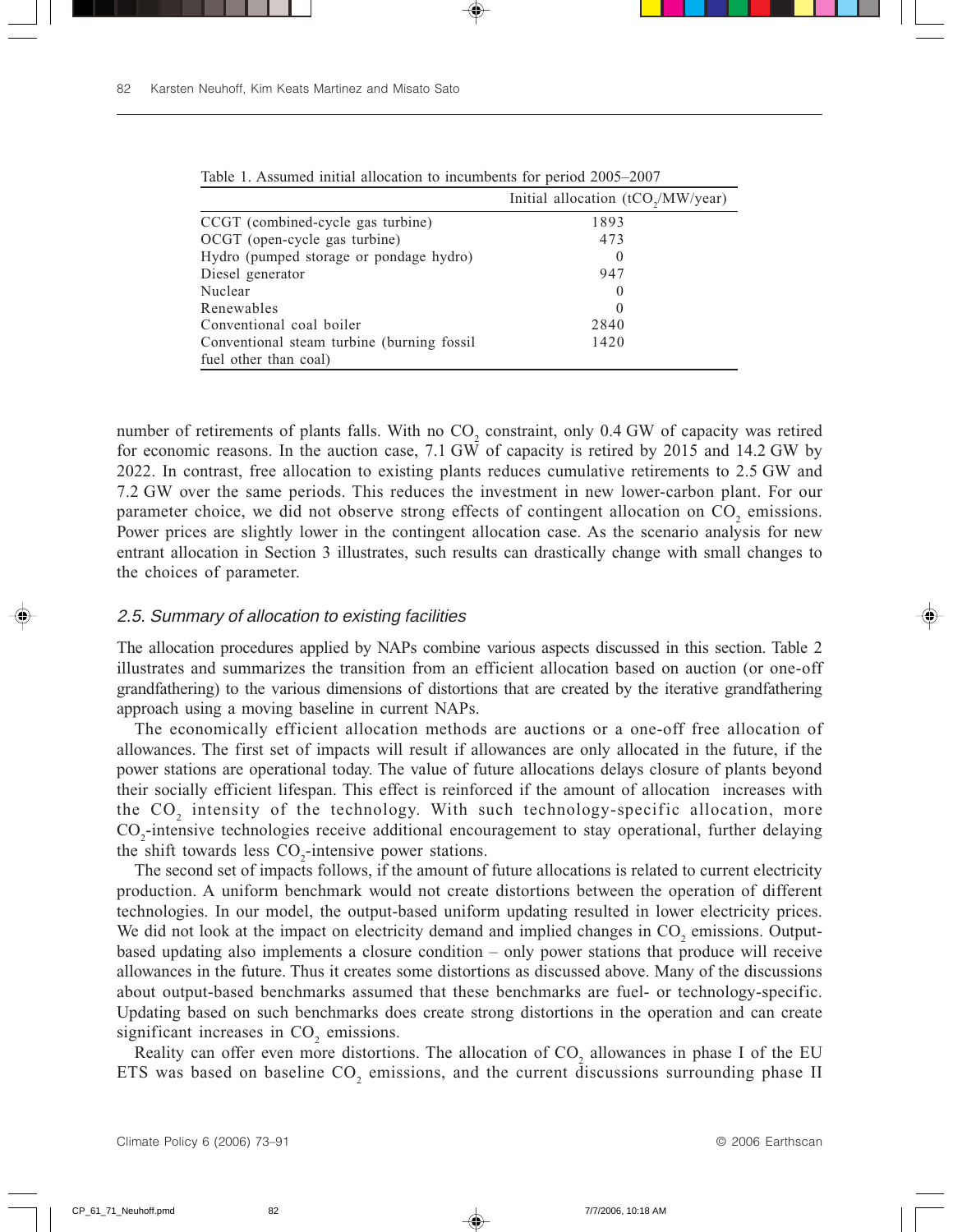|                                          |                                    | Impacts More expenditure on<br>extending plant life<br>relative to new build |                                                                | Increase plant<br>operation                                                      |                                                                | Less energy<br>efficiency<br>investments                        |
|------------------------------------------|------------------------------------|------------------------------------------------------------------------------|----------------------------------------------------------------|----------------------------------------------------------------------------------|----------------------------------------------------------------|-----------------------------------------------------------------|
| <b>Allowance</b><br>allocation<br>method |                                    | <b>Distortions</b> Discourage<br>plant<br>closure                            | Distortion<br>biased<br>towards<br>higher<br>emitting<br>plant | Shields<br>output<br>(and<br>consumpt-<br>ion) from<br>average<br>carbon<br>cost | Distortion<br>biased<br>towards<br>higher<br>emitting<br>plant | Reduce<br>incentives<br>for energy<br>efficiency<br>investments |
| Auction                                  |                                    |                                                                              |                                                                |                                                                                  |                                                                |                                                                 |
| Benchmarking                             | capacity<br>only                   | X                                                                            |                                                                |                                                                                  |                                                                |                                                                 |
|                                          | capacity by<br>fuel/plant<br>type* | X                                                                            | X                                                              |                                                                                  |                                                                |                                                                 |
| Updating                                 | output only                        | Y                                                                            |                                                                | X                                                                                |                                                                |                                                                 |
| from previous<br>periods'                | output by<br>fuel/plant            |                                                                              |                                                                |                                                                                  |                                                                |                                                                 |
|                                          | type*                              | X                                                                            | X                                                              | X                                                                                | X                                                              |                                                                 |
|                                          | emissions                          | X                                                                            | Χ                                                              | Χ                                                                                | X                                                              | X                                                               |

|  | Table 2. Effect of allocation methods to power sector incumbents |  |  |  |  |
|--|------------------------------------------------------------------|--|--|--|--|
|  |                                                                  |  |  |  |  |

Note: X indicates a direct distortion arising from the allocation rule. Y indicates indirect distortions if allocation is not purely proportional to output/emissions.

\* Differentiating by plant type adds additional distortions compared to purely fuel-based distinctions.

indicate that this will remain the dominant metric. Among our model runs, the output-based fuelspecific benchmark using a moving baseline best reflects the distortions created by the emissionbased NAPs, assuming that they also use a moving baseline. The emission-based updating creates additional distortions not captured by our model run. First, it reduces the incentive to operate the more efficient power stations of the same fuel type. This may not be a large problem, as generators typically prefer to run more fuel-efficient power stations. Second, the emission-based allocation reduces the incentives to invest in efficiency improvements of existing and new power stations.

As the European budget for  $CO_2$  emissions is capped, if many Member States implement this allocation methodology, increases in national emissions are likely to push up the European price of  $CO_2$  allowances. They, in turn, increase the electricity prices across all states, and thus the subsidy-effect of free allocation that lowers electricity prices is partly offset.

# **3. Allocation to new entrants**

We assess the economic incentives and their impacts resulting from allocation to new projects of power generators. All Member States have made provisions that guarantee a certain volume of free allowances to new entrants for a defined period. Section 3.1 uses a simple analytic model to illustrate the impact of a uniform allocation of  $CO_2$  allowances to all new projects, Section 3.2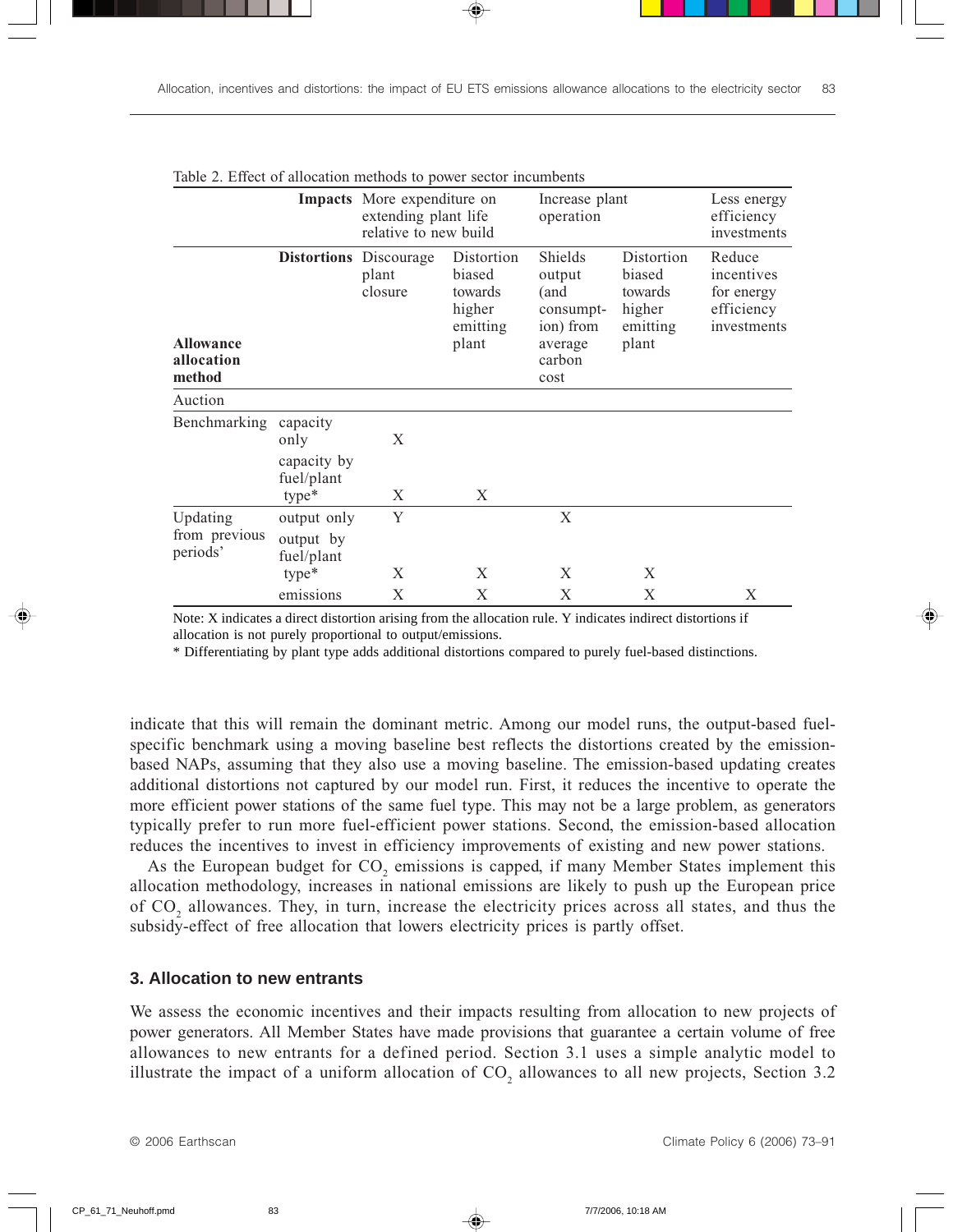discusses how increased allocation to coal affects the equilibrium. In Section 3.3 we then use a numerical model to calculate the impacts of different allocation schemes in the UK and European system, taking into consideration the existing assets and investment pathways. Finally, Section 3.4 summarizes the results of all model runs.

NE provisions are often viewed as a 'general' or 'synthetic' compensation mechanism in the EU ETS. For example, by encouraging firms to establish new sources rather than to expand the operation of existing facilities, it aims in part to compensate for distortions created by closure conditions, including delaying the shift towards new efficient investment. Also it is sometimes argued that NE provisions create 'fairness' among incumbents and new entities; if existing facilities receive allowances, so should new facilities. Barriers to entry for new firms due to inadequate liquidity in the market may be a more appropriate, but also more difficult, justification for NE allocations (Baron and Bygrave, 2002). Free NE allocations compensate for the direct additional costs incurred by new entrants to the market. By improving their access to capital, free allowances can facilitate entry by new firms; hence NE reserves address the wider issues of market power (Åhman et al., 2005) and thus increase competition within rather concentrated national European electricity markets (Åhman and Zetterberg, 2003; Pedersen, 2002, cited in Baron and Bygrave, 2002). As most new projects are initiated by existing utilities, the expression 'new entrant allocation' seems a bit misleading and could perhaps be replaced by 'new project allocation' in future discussions.

Most phase I NAPs provide for NE allocations based on a general emission rate and predicted activity level. For example in The Netherlands (NL), new entrants are allocated allowances based on projected output or fixed cap factor multiplied by uniform emission rate in line with that of a combined-cycle gas turbine (CCGT). In France, Germany and Poland,  $CO_2$ -intensive power generators, such as coal-fired installations, receive the highest number of allowances per kW installed. The literature highlights the risk that NE provisions can create distortions (Harrison and Radov, 2002). In order to illustrate how these rules can impact electricity prices and  $CO_2$  emissions in our GB simulations, we focus on two approaches: one based on a uniform benchmark and one based on a fuel-specific benchmark. In both cases the forecast capacity factor of new entrants is fixed at 60%.

#### 3.1. New entrant allocation with a uniform benchmark

To illustrate the impact of new entrant allocation, we calculate the long-term investment equilibrium for a competitive electricity market. Section 3.3 will subsequently assess the impact in real electricity markets, where existing generation assets do affect the generation and price structure.

In our simplified model we assume that the highest prices are set by demand side response or open cycle gas turbines, followed by combined-cycle gas turbines with high variable and low fixed costs, and coal-fired power stations with low variable and high fixed costs. We compare two cases. First, the system is small relative to the EU emission-trading scheme and the EU  $CO_2$  price is not affected by changes in national emissions of  $CO<sub>2</sub>$ . Second, the model represents the entire EU ETS, and we set a fixed  $CO_2$  budget and endogenously determined  $CO_2$  price.

The results with uniform NE allocation are shown in Figure 7. With a fixed allowance price, as the value of the NE allocations increases, additional gas power stations replace peaking generation, usually provided by open-cycle gas turbines, or demand side response as the value of the allocation increases. The electricity price falls and  $CO_2$  emissions fall. Nevertheless, at a certain value of total NE allowances (between  $\in$ 40 and  $\in$ 50/KWh), the option for CCGT to replace peakers is exhausted and it becomes viable to invest in new coal-fired power stations. From this point onwards,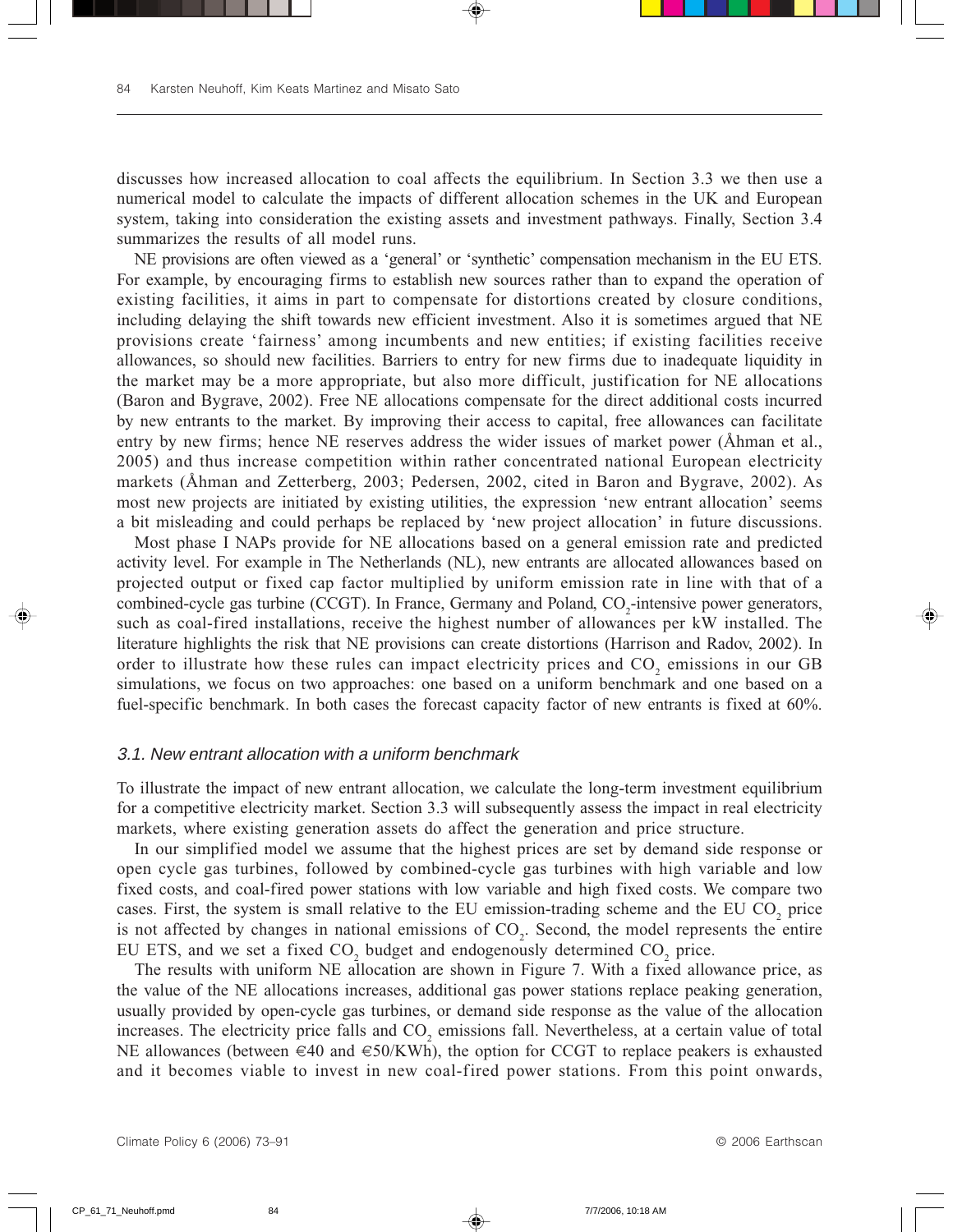

Figure 7. Long-term equilibrium effect of increasing levels of uniform new entrant allocation.

coal-fired power stations are built in preference to CCGT. This results in significant increases in  $CO<sub>2</sub>$  emissions, even as electricity prices continue to fall.

The right-hand side of Figure 7 shows what happens if same uniform new entrant allocation provision is applied at the European level, i.e. when the  $CO_2$  budget is fixed. When the value of the new entrant allocation is sufficiently high that construction of new coal-fired power stations is made viable, with a fixed  $CO_2$  cap, however, the equilibrium price of  $CO_2$  will increase and the higher exposure of coal power stations to  $CO_2$  prices reduces the expected benefit of operating the coal power station. This prevents the additional construction of coal-powered stations. Higher CO<sub>2</sub> prices, however, feed through to higher electricity prices.

#### 3.2. New entrant allocation with a fuel-specific benchmark

Figure 8 illustrates the effect of a fuel-specific new entrant allocation in the long-run equilibrium. With a fixed  $CO_2$  price, the additional support for coal-powered stations implies that even small values of new entrant allocation result in incentives to build additional coal-powered stations. This increases national  $CO_2$  emissions and lowers electricity prices. With a fixed  $CO_2$  budget, the cap on total emissions implies that  $CO_2$  prices must rise. The higher  $CO_2$  prices again feed through to higher electricity prices.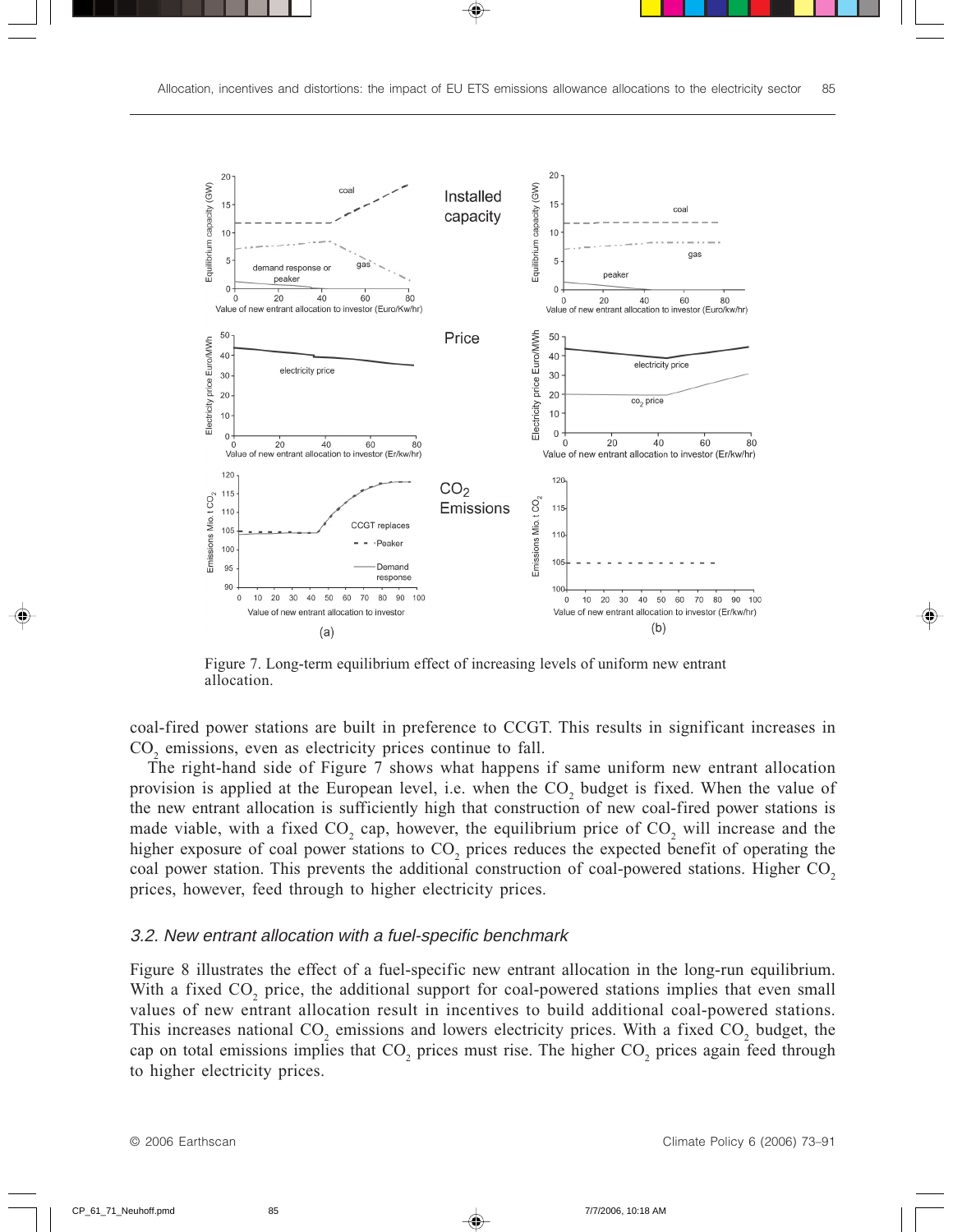

Figure 8. Long-term equilibrium effect of increasing levels of fuel-specific new entrant allocation.

This analysis highlights the dangers of a fuel-specific new entrant allocation at the European level. In equilibrium, fuel-specific benchmarking increases the social costs of complying with the  $CO<sub>2</sub>$  cap.

# 3.3. Aggregate impact on CO $_{_2}$  emission and electricity prices for Europe

We also used the IPM to assess how updating and new entrant allocation can affect the evolution of the power system in England and Wales for a series of cases with a fixed  $CO_2$  price. For 2005–2007, NE allocation based on a uniform benchmark assumes a benchmark rate of  $0.35$  tCO<sub>2</sub> per MWh for all power plants together with an annual load factor of 60% for both technologies. The fuel-specific NE allocation assumes  $0.75 \text{ tCO}_2$  per MWh for new coal-fired plants. The allocation drops linearly over time so that by 2028 NE would have to purchase all their allowances from the market. Figure 9 summarizes the results, which are taken from our European simulation. In these, Germany, The Netherlands and the UK were subject to the alternative allocation method, whilst all other countries applied auctioning or one-off grandfathering.

Starting with a base case assuming no updating or NE allocation,  $CO_2$  emissions decrease when a NE allocation is used. The allocation results in accelerated construction and operation of combined-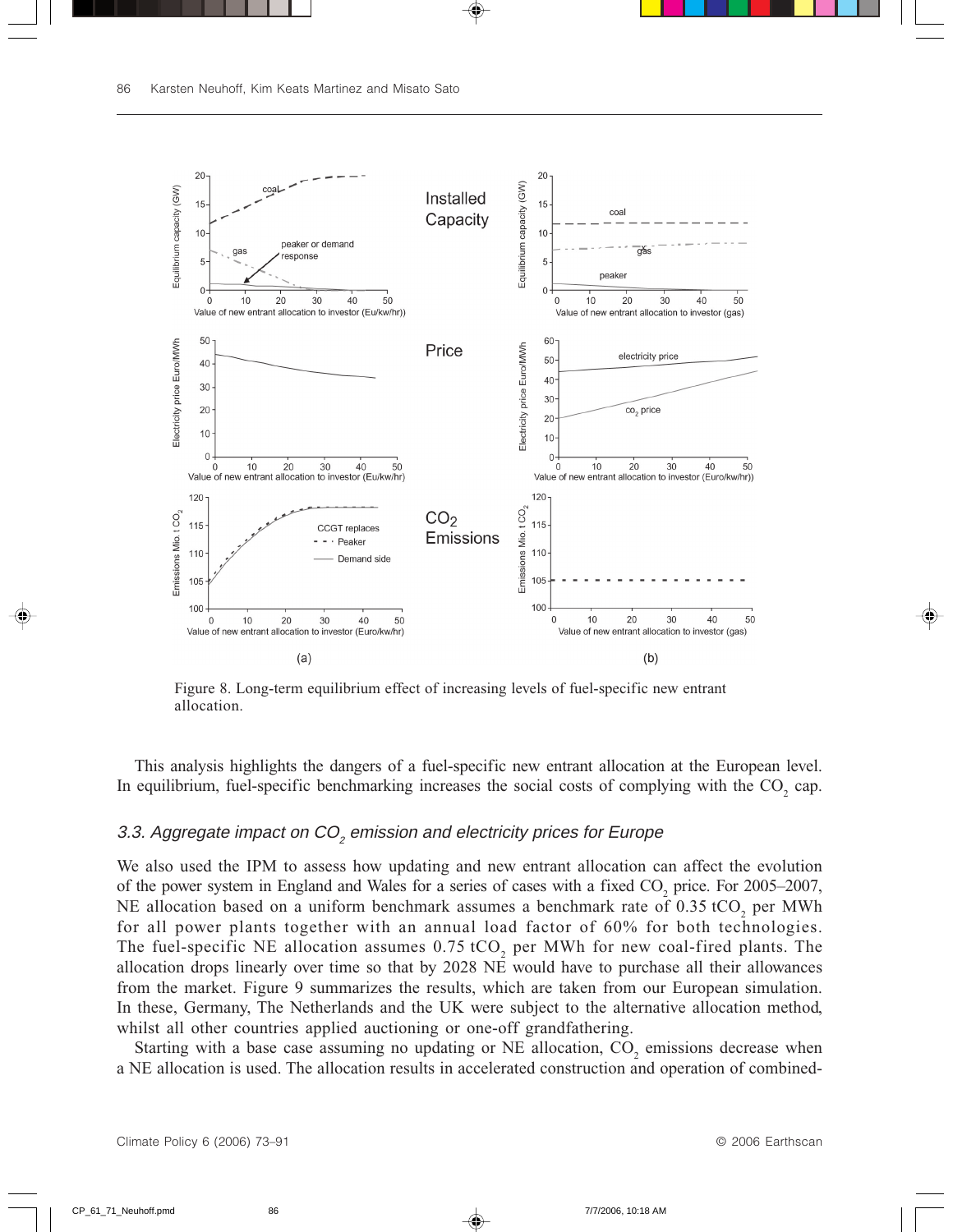

Figure 9. Effect of various allocation methods on England & Wales  $CO<sub>2</sub>$  emissions in period 2008–2012 (assuming fixed  $CO<sub>2</sub>$  price on  $CO<sub>2</sub>$  emissions). NEA = new entrant allocation, UB = uniform benchmark,  $FS = fuel-specific benchmark$ ,  $OB = output-based$ .

cycle gas turbines and thus lower  $CO_2$  emissions. For our given set of input parameters, the results for uniform-benchmark or fuel-specific benchmark were the same. This result was caused because, with the first set of parameters, the subsidy to coal was not large enough to justify any construction of new coal power stations. The resulting reduction in  $CO_2$  emissions, however, could be dramatically reversed. When we increased the price of natural gas above  $\epsilon$ 4.9/MMBTu and assumed that there would be no fall in the allocation over time, coal became the preferred new-build option. Emissions of  $CO_2$  increase above the No-CO<sub>2</sub> and fuel-specific updating cases. The implementation of uniform updating did not affect emissions. If, however, updating is fuel-specific (e.g. producers with coal power stations expect higher future allocations than producers with gas power stations), then dispatch decisions are distorted and emissions increase.

Figure 10 illustrates the impact on electricity prices of the different allocation methods for the same England & Wales cases. The simulations are run on the assumption that European  $CO<sub>2</sub>$ prices are not affected by the changes of  $CO_2$  emissions in the UK. If various EU countries implement allocation plans that would increase national  $CO_2$  emissions, then this assumption is no longer valid, and  $CO_2$  prices will rise and feed through to higher electricity prices.

## 3.4. Summary of the numerical results

Table 3 summarizes the impact of different allocation methods examined for our GB simulation which are based on the assumption that the UK emission pattern will have limited impact on the European allowance price, which is therefore set as fixed.

Uniform allocation of allowances creates the fewest distortions for both incumbents and new entrants. For a fixed  $CO_2$  price, the uniform benchmarks for allocation to existing and new facilities resulted in a reduction in electricity prices, with limited impact on  $CO_2$  emissions. We caution that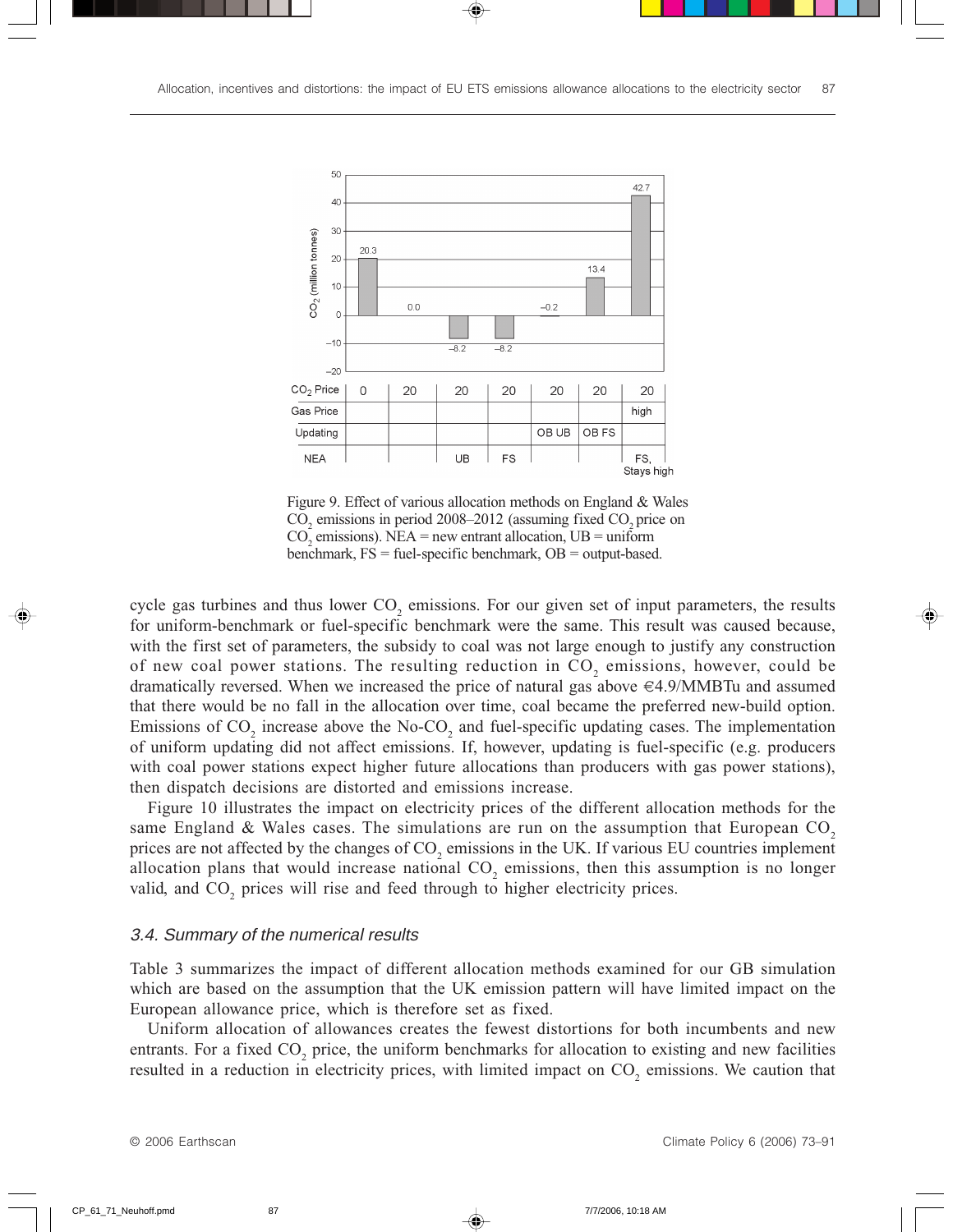

Figure 10. Effect of various allocation methods on England & Wales prices in period 2008–2012 on electricity price (assuming fixed  $CO<sub>2</sub>$  price).

this 'optimistic' result is based on price-independent electricity demand and our assumptions on available technologies and fuel prices. Furthermore, as we assume forward-looking investors, we did not model the time delay of 3–5 years between the implementation of new entrant allocation rules and new investment decisions that affect electricity prices. Finally, the reduction in electricity prices is typically far lower than the value of the free allowances, as investors and operators discount  $CO<sub>2</sub>$  price and regulatory uncertainty. Thus uniform allocation of allowances can be interpreted as an inefficient capacity payment scheme.

#### Table 3. Impact from allocations for period 2005–2017 (GB simulation only)

|                               | Average CO <sub>2</sub><br>emissions<br>(million $tCO2$ ) | Average<br>baseload<br>prices $(\epsilon/MWh)$ | Cumulative<br>retirements<br>(MW) | Average<br>gas use<br>(TBTU) | Average coal<br>use (TBTU) |
|-------------------------------|-----------------------------------------------------------|------------------------------------------------|-----------------------------------|------------------------------|----------------------------|
| No closure rules,             |                                                           |                                                |                                   |                              |                            |
| high FS NER.                  |                                                           |                                                |                                   |                              |                            |
| high gas price                | 241                                                       | 45.26                                          | 12,977                            | 359                          | 1,623                      |
| No CO <sub>2</sub> control    | 226                                                       | 32.79                                          | 556                               | 1,221                        | 1,628                      |
| FS updating, no NER           | 215                                                       | 37.01                                          | 5,118                             | 1,325                        | 1,440                      |
| Closure rules, no NER         | 187                                                       | 43.28                                          | 3,318                             | 1,694                        | 946                        |
| Closure rules, uniform NER    | 180                                                       | 41.86                                          | 3,678                             | 1,766                        | 829                        |
| Closure rules, FS NER         | 180                                                       | 41.86                                          | 3,678                             | 1.766                        | 829                        |
| Uni updating, no NER          | 178                                                       | 39.72                                          | 10,640                            | 1,804                        | 776                        |
| Auctioning base case          | 178                                                       | 43.96                                          | 10.629                            | 1,798                        | 780                        |
| No closure rules, uniform NER | 170                                                       | 41.81                                          | 20,597                            | 1,863                        | 670                        |
| No closure rules, FS NER      | 170                                                       | 41.81                                          | 20,597                            | 1,863                        | 670                        |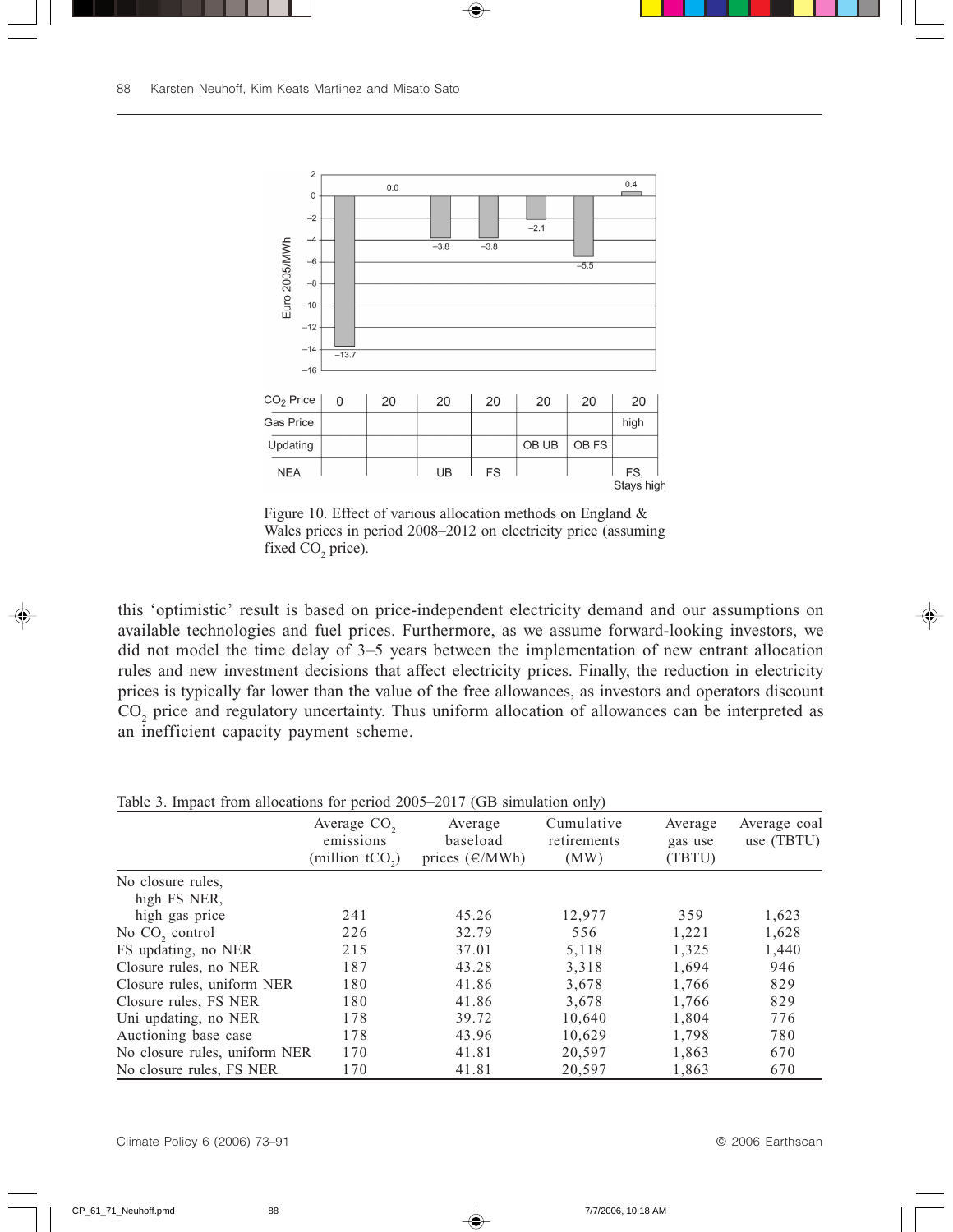Fuel-specific benchmarks applied to existing power stations create incentives to shift production towards more  $CO_2$ -intensive generators. Whether we refer to fuel-specific updating or NE allocation, for any given price of  $CO_2$ , these allocation methods will result in  $CO_2$  emissions in excess of the auctioning case. If operators and investors expect that future NAPs are similar to current NAPs, then they anticipate receiving fuel-specific allocation in the future. If the  $CO_2$  budget were fixed, this would imply that  $CO_2$  prices, and hence electricity prices, would have to rise.

## **4. Conclusions**

This article illustrates the set of distortions that can result from allocation of  $CO_2$  allowances to existing facilities and new entrants in the form of closure rules where allocation is lost once the facility shuts down, updating where allocation in forthcoming compliance periods is a function of generation or emissions levels today, and allocations to new entrants based on different benchmarks.

We illustrated the set of distortions that can result from allocation of  $CO_2$  allowances to existing facilities and new entrants.

The first set of distortions is introduced with uniform updating (e.g. based on past power output). From a national perspective, assuming fixed  $CO_2$  prices, free allowances reduce the opportunity costs (updating) or scarcity prices (new entrant allocation) and thus feed through to somewhat lower electricity prices. The regulatory uncertainty involved in the future benefit might imply that the decrease in electricity prices might be far lower than the value of allowances handed out. The failure to internalize the  $CO_2$  externality into the electricity prices limits investment in energy efficiency and results in higher electricity consumption. Thus electricity production and national  $CO<sub>2</sub>$  emissions increase. If all European countries implement such policies, the suggested higher  $CO<sub>2</sub>$  emissions would translate into higher  $CO<sub>2</sub>$  prices and feed through to higher electricity prices.

Overall, an allocation based on a purely uniform benchmark creates the fewest distortions for both incumbents and new entrants. A similar approach for both facilities would increase transparency and avoid difficulties in defining what a new entrant is, relative to an existing facility (Entec and NERA, 2005). However, this does not suggest that it is desirable from an equity perspective, as power generators might receive free allowances above the level they require to cover any additional costs from the emission trading scheme.

A justification for the free allocation of allowances is that they are used to compensate emitters for otherwise reduced profitability due to the introduction of ETS. This provides a rationale for output-based fuel- and technology-specific allocation, whereby  $CO_2$ -intensive generators receive more compersation than CO<sub>2</sub>-efficient generators. Relative to the distortions created by uniform benchmarking, this has the following impacts. Fuel-specific benchmarks applied to existing power stations create incentives to shift production towards more  $CO_2$ -intensive generators. If applied on a European scale, the overall increase in  $CO_2$  emissions inflate  $CO_2$  prices. These feed through to higher electricity prices.

Fuel-specific allocation to new entrants creates additional incentives to invest in  $CO_2$ -intensive power stations. The fixed EU allowance budget prevents additional  $CO_2$  emissions and would thus push up  $CO_2$  prices to a level at which investment in  $CO_2$  power stations is unprofitable. Thus fuelspecific new entrant allocation increases  $CO<sub>2</sub>$  emissions and electricity prices.

Allocation relative to past emissions is prevalent in current NAPs. If such direct updating continues, then the incentives that ETS could offer existing power stations to increase fuel and  $CO<sub>2</sub>$  efficiency are severely reduced. Any improvement will reduce the future allowance allocation.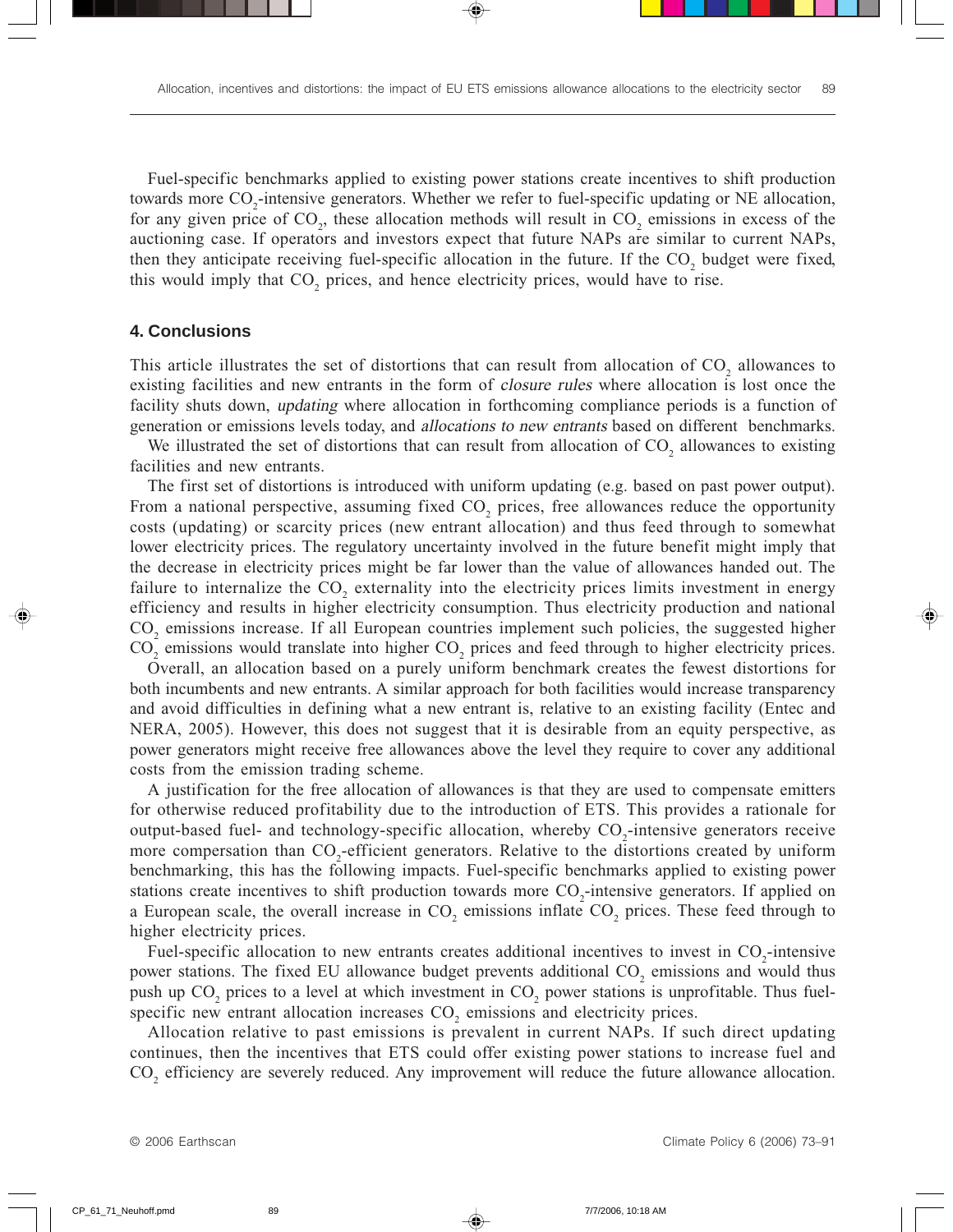90 Karsten Neuhoff, Kim Keats Martinez and Misato Sato

We note that NAPs were designed in anticipation of some of these distortions. The NAPs aimed to counter some of these distortions, e.g. by transfer provisions between power stations. However, it seems impossible to comprehensively address the complex set of interactions of incentives from various provisions in NAPs. Any such assessment tends to be valid for only one scenario and not robust to changes of fuel and technology prices.

Nevertheless, despite the complex interactions, we have shown that it is possible with the aid of simulation tools to make an assessment of the distortionary impact of allocation procedures both at the national and international level. These tools provide useful insights to policy makers as they assess the impacts of forthcoming NAPs. Our numerical calculations for the UK assuming a fixed  $CO<sub>2</sub>$  price illustrate how quantitative results can invert with a change in the assumption of gas prices and investors' expectations. This suggests that it is rather tricky to micro-manage NAPs with the well-intended objective of correcting for inappropriate incentives following from individual provisions.

## **Acknowledgements**

Financial support from the UK Research Council Project TSEC, and from the Carbon Trust and Climate Strategies is gratefully acknowledged.

### **Notes**

- 1 2.2 billion tonnes of annual  $CO<sub>2</sub>$  emissions in phase I (EC, 2005).
- 2 A maximum of 5% and 10% of allowances may be auctioned in phases I and II, respectively, under Articles 9–11 and Annex III of the ETS Directive. This gradual incorporation of auctioning is inconsistent with the fact that private and equity ownership are considerably lower in the EU, and hence EU citizens are more likely than US citizens to object to free allocation.
- 3 In terms of their incentive effects, one-off grandfathering and auctioning are equivalent and efficient. Thus, both represent the zero-distortions reference case here.
- 4 Defined by the Kyoto process (e.g. 2005–2007, 2008–2012).
- 5 Most of the US cap-and-trade programmes for  $SO_2$  and  $NO_x$  used such a one-off allocation. Given the larger value of  $CO_2$ allowances, the novel experience with a  $CO_2$  trading scheme and the iterative nature of the definition of national or regional targets, such a one-off allocation was not viable under the ETS.
- 6 Although technology-specific benchmarks may be intended as incentives for clean technologies, at the same time, they also provide channels to make 'concessions' for technologies and sites that cannot achieve lower emission targets (Entec and NERA, 2005).
- 7 To address such distortions, Åhman et al. (2005) propose 'the 10-year rule', which they argue can parallel the incentives of one-off grandfathering, hence eliminating the trade-off between updating and one-off allocation.

## **References**

- Åhman, M., Zetterberg, L., 2003. Options for Emissions Allowance Allocation under the EU Emissions Trading Directive. IVL Discussion Paper.
- Åhman, M., Burtraw, D., Kruger, J.A., Zetterberg, L., 2005. The Ten-year Rule: Allocation of Emission Allowances in the EU Emissions Trading System. RFF Discussion Paper 05–30.

Baron, R., Bygrave, S., 2002. Towards International Emissions Trading: Design Implications for Linkages. OECD/IEA Information Paper.

Bernard, A.L., Fischer, C., Vielle, M., 2001. Is There a Rationale for Rebating Environmental Levies? RFF Discussion Papers 1–31.

Boeringer, C., Lange, A., 2005. On the design of optimal grandfathering schemes for emission allowances. European Economic Review 49, 2041–2055.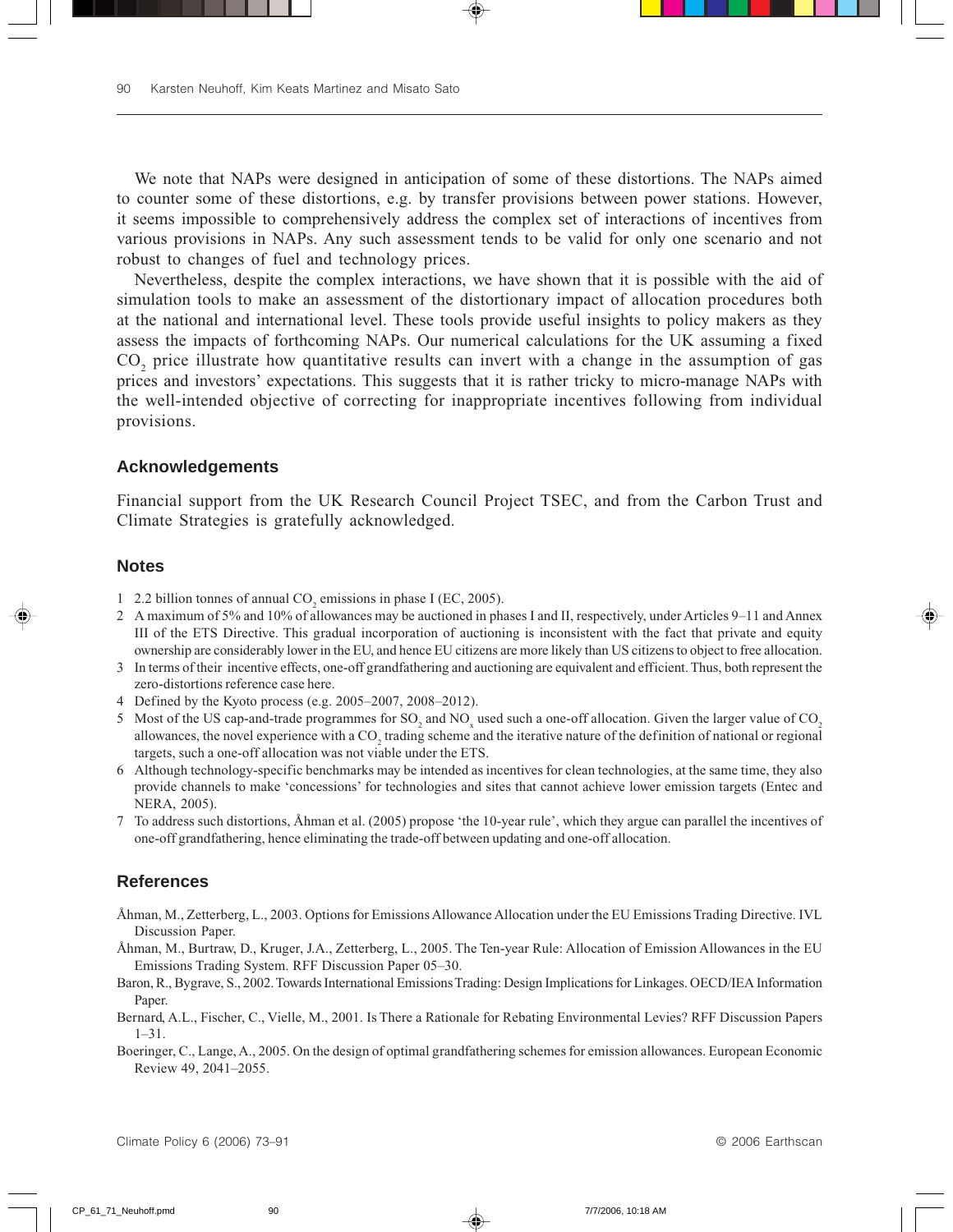Allocation, incentives and distortions: the impact of EU ETS emissions allowance allocations to the electricity sector 91

Burtraw, D., Palmer, K., Bharvirkar, R., Paul, A., 2001. The Effect of Allowance Allocation on the Cost of Carbon Emissions Trading. RFF Discussion Papers 01–30.

Burtraw, D., Palmer, K., Bharvirkar, R., Paul, A., 2002. The effect on asset values of the allocation of carbon dioxide emissions allowance. Electricity Journal 15(5), 51–62.

Burtraw, D., Palmer, K., Kahn, D., 2005. Allocation of CO<sub>2</sub> Emissions Allowances in the Regional Greenhouse Gas Cap-and-Trade Program. RFF Discussion Papers 05–25.

Ellerman, A.D., Joskow, P.L., Schmalensee, R., Montero, J.P., Bailey, E.M., 2000. Markets for Clean Air: The U.S. Acid Rain Program, Cambridge University Press, Cambridge, UK.

Entec and NERA, 2005. EU Emissions Trading Scheme Benchmark Research for Phase 2. DTI.

Fisher, C., 2001. Rebating Environmental Policy Revenues: Output-Based Allocations and Tradable Performance Standards. Discussion Paper 01–22.

Harrison, D.J., Radov, D.B., 2002. Evaluation of Alternative Initial Allocation Mechanisms in a European Union Greenhouse Gas Emissions Allowance Trading Schemes. NERA Report to DG Environment, European Commission, NERA.

Keats Martinez, K., Neuhoff, K., 2005. Allocation of carbon emission certificates in the power sector: how generators profit from grandfathered rights. Climate Policy 5, 61–78.

Montgomery, W.D., 1972. Markets in licenses and efficient control programs. Journal of Economic Theory 5(3), 395–418.

Newbery, D.M.G., 2005. Climate Change Policy and its Effect on Market Power in the Gas Market. EPRG Working Paper Series 05/10.

Palmer, K., Burtraw, D., 2003. Distribution and Efficiency Consequences of Different Approaches to Allocating Tradable Emission Allowances for Sulphur Dioxide, Nitrogen Oxides and Mercury. Mimeo.

Palmer, K., Burtraw, D., 2004. Electricity, Renewables, and Climate Change: Searching for a Cost-effective Policy. RFF Report. Sijm, J., Neuhoff, K., Chen, Y., 2006. CO<sub>2</sub> cost pass-through and windfall profits in the power sector. Climate Policy  $6(1)$ , 49–72.